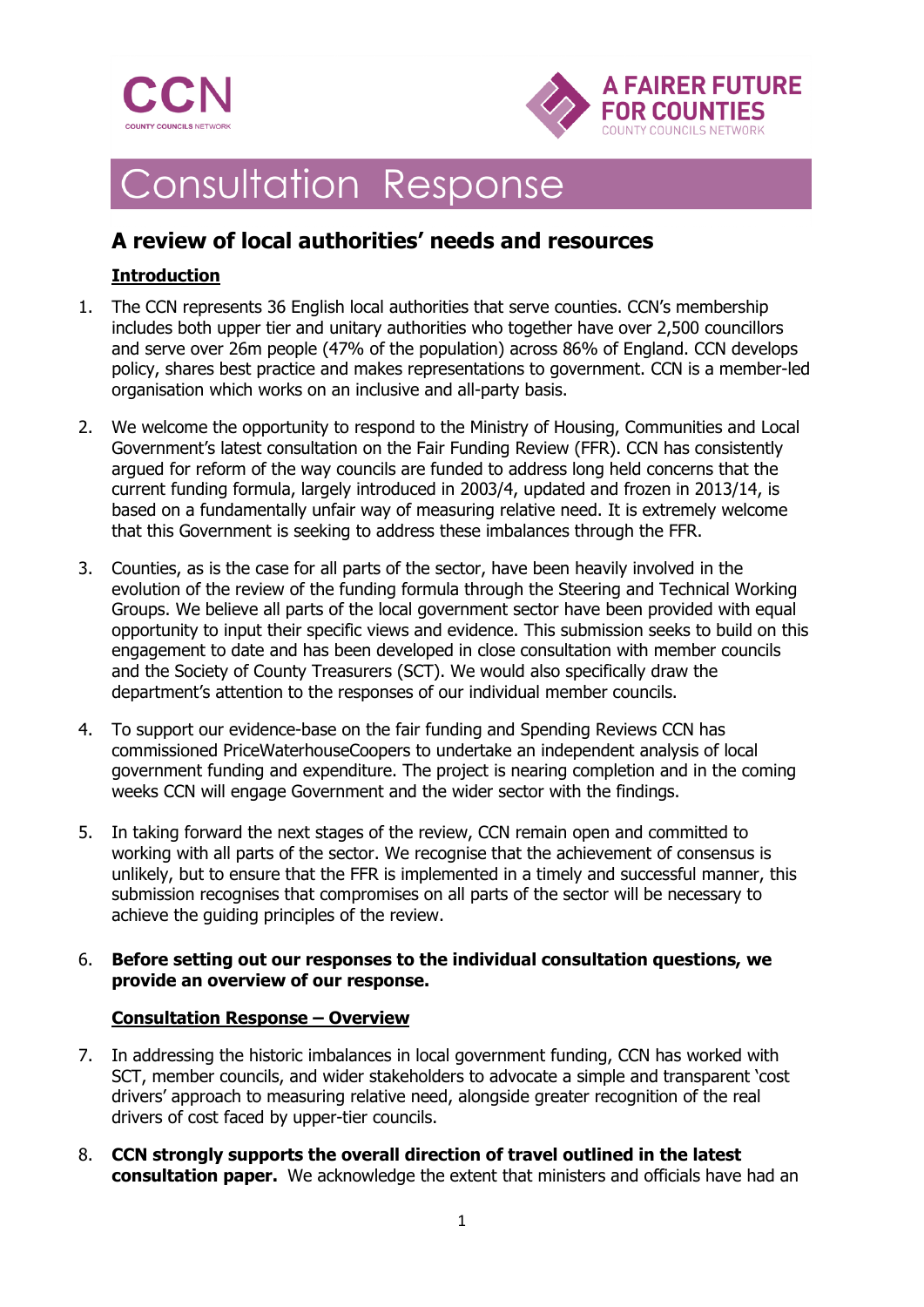open mind to the evidence and proposals that CCN has put forward in recent years. Based on the proposals outlined in the consultation paper, there are now the building blocks in place to give counties the funding settlement that they need and deserve in 2020-21.

#### **Foundation Formula**

- 9. **CCN supports the Government's proposal to create a Foundation Formula for the services outlined in the consultation. This will help create a simpler, more transparent formula**. Ultimately, we want to see a flatter distribution of funding than is currently the case as we believe that this will provide a fairer outcome. The consultation sets out proposals to achieve this, supported by accompanying evidence to justify the approach.
- 10. Considering recent debate within the sector on **deprivation** we recognise that the Government may wish to consider whether deprivation should be included at a small weighting. However, we are clear that this should only be reconsidered if the evidence supports its inclusion and it does not compromise the review's guiding principles of simplicity, transparency and robustness.
- 11. In setting out its proposals on the foundation formula, **we believe the Government has also begun to address our concerns over "unmet need" in rural areas**. This is where services have not been provided in more rural areas due to the historical availability of funding in different areas. The current regression methods of measuring need do not account for these factors, nor reflect differences in the efficiency with which different councils deliver services. This is particularly important in relation to inclusion of bus support and concessionary fares in the foundation formula; proposals we strongly welcome.

## **Service Specific Formula**

- 12. **CCN supports the proposed number of service specific formula**. We recognise that the Government has reduced the number of formulae to what is realistically the minimum number. The proposals strike a reasonable balance between providing specific funding allocations where this is justified, and creating a simpler, fairer formula for other services.
- 13. In relation to **home to school transport** (HTST) a service specific formula would likely result in a higher allocation of resources to counties. However, recognising our overall support for the principles of the review, CCN is prepared to support the inclusion of HTST in the foundation formula alongside concessionary fares. The inclusion of HTST within the foundation formula increases the importance of ensuring the Area Cost Adjustment (ACA) provides appropriate and sufficient weighting for rurality and remoteness, given the clear links between the costs of providing HTST and rurality.
- 14. **Most fundamentally, we want to see a funding formula that is capable of funding and responding to the growth in adults and children's social care pressures in county authorities and across the wider local government sector**. We fully support the development of service specific formula for adults and children's social care and is pleased to see a shift away from using expenditure-based regressions. Nonetheless, as we outline below, we remain concerned over the lack of detail contained in the consultation on the proposed formula for children's and highlight specific concerns in relation the proposed adult social care formula. We also raise some specific questions regarding the revised public health formula.

## **Area Cost Adjustment**

15. One of the central reasons for the disparity in funding between counties and other parts of the country is due to the disproportionately high weightings given to density in the current formula and the lack recognition of the costs of providing services in rural areas. Although rurality has been downgraded from a common-cost driver since the previous consultation,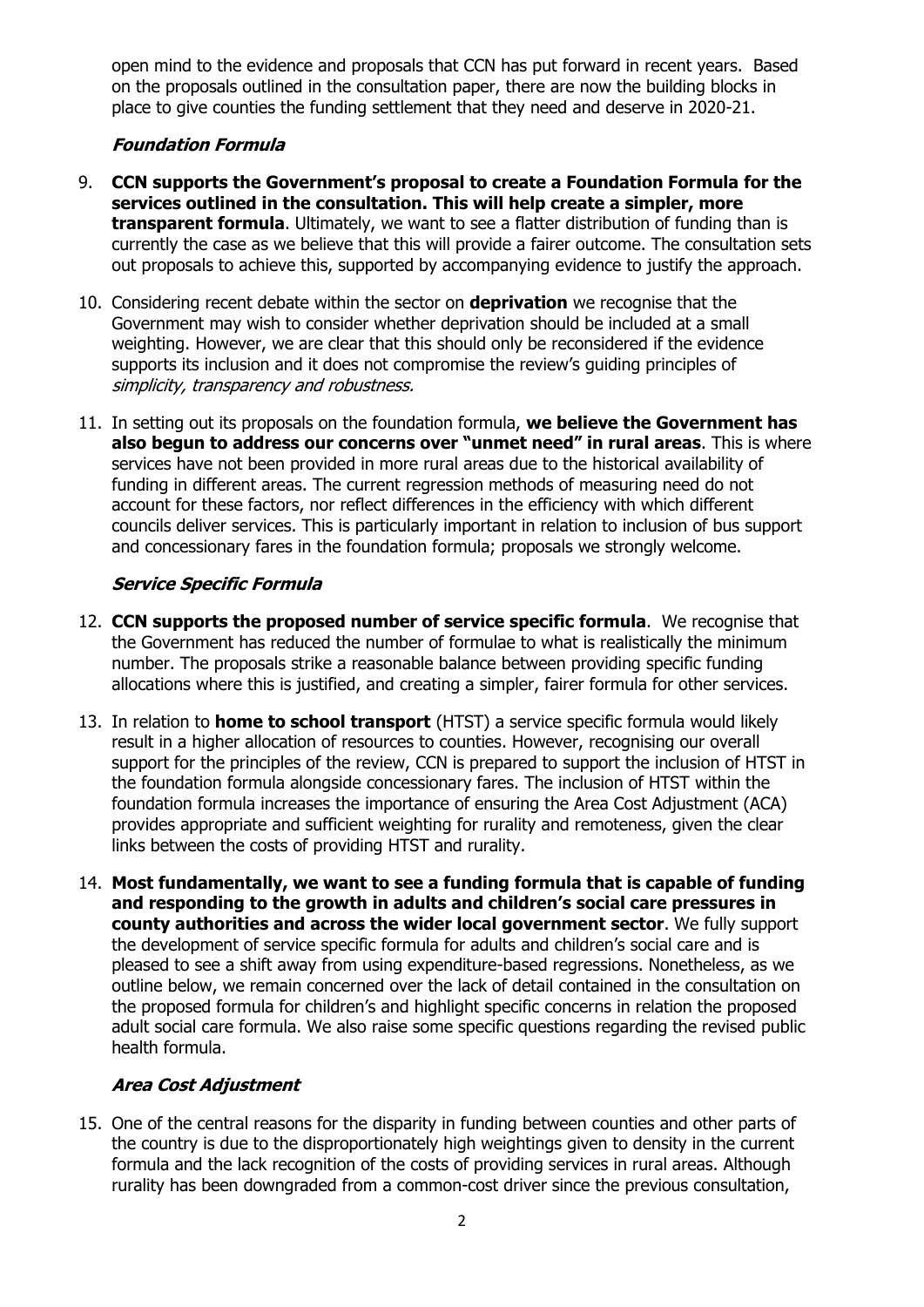we outline below that **we support the use of travel times in the ACA, alongside a remoteness indicator.** We believe this will better recognise the costs associated with both density and rurality, alongside the impact remoteness can have on local service markets.

## **Council Tax**

16. Of equal importance to county authorities is the treatment of resources, particularly council tax. The approach should incentivise authorities to grow their council tax base but not result in a penalty for county residents in doing so. The current funding regime places an unfairly large burden on council tax payers in county and rural areas. The consultation paper sets out options for council tax equalisation that are capable of treating council tax payers in county areas fairly. **We strongly support the use of notional council tax and a partial council tax equalisation.** Furthermore, we fully support the concept that council tax should not be redistributed, and that as far as possible it should be spent where it is raised.

## **Fees & Charges and Parking**

17. CCN agrees that surplus sales, fees and charges should not be taken into account in the relative resource adjustment.  **However, in relation to parking, there is a very strong case for taking car parking income into account in the resource adjustment**. The level of car parking income is considerable (£874m) and its distribution if very uneven.  There is a good case to be made that the super-profits being made by inner London boroughs has enabled them to set very low Band D council tax. 

## **Transition**

18. Transitional arrangements have to be able to provide financial support and certainty to each and every local authority. Whatever happens to the distribution of resources between authorities there has to be a safety net in place to ensure that no authority is at risk of financial failure. **A shorter period would be preferable - within 3-5 years – but we may consider a longer period if the redistribution of resources is larger.** Any transitional arrangements must, however, demonstrate that they are time-limited, and they should show any damping is unwound over a period of time.

## **Spending Review & Overall Package**

- 19. The final shape of the FFR will depend on many factors, and we recognise that ministers will have to take decisions about the overall package of funding to local government as a whole and to each individual local authority. **The introduction of a fair funding formula will not on its own solve the financial pressures faced by local authorities**.
- 20. CCN strongly support the wider sector in advocating for a Spending Review settlement that delivers an uplift in funding for all local government. Our advocacy, and that of the LGA, has been well documented over the past 12 months. CCN has shown that our members have faced a funding gap of £3.2bn between 2018-20, with £1bn of funding reductions being implemented over the coming financial year. $1$  While the additional support provided at the Local Government Settlement will enable some councils to narrow their funding gap, our research has shown that **only one third of County Council Leaders are not confident they will be able to deliver a balanced budget in 2020/21 without additional resources**. The aforementioned PwC study will provide further evidence on the true extent of the funding gap facing counties and other parts of the local government sector.

 $\overline{a}$ <sup>1</sup> **Provisional Local Government Finance Settlement 19/20: CCN response** <https://www.countycouncilsnetwork.org.uk/download/1940/>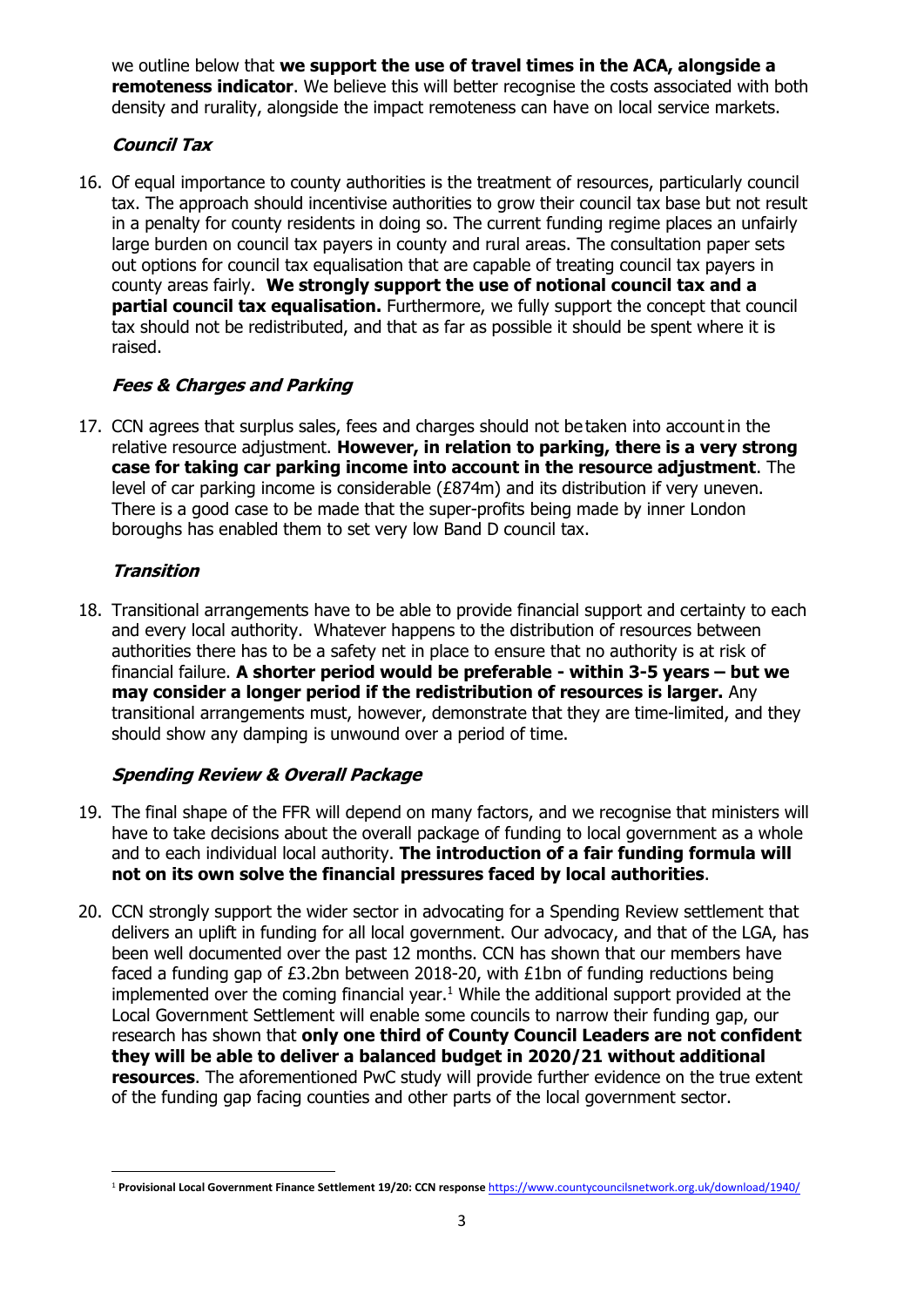- 21. In order to ensure that the new fair funding formula can cope with growing cost pressures, the quantum of funding available to local government must not only provide assistance with the transition to the new funding model but must also be sufficiently large enough to fund the well-documented unfunded cost pressures currently being borne by the local government sector.
- 22. The new funding formula must genuinely reflect the actual costs that are incurred by local authorities and will inevitability lead to "winners" and "losers" from a change in local authorities assessed needs. **While it is essential that additional resources are allocated to local government as part of the Spending Review, the fair funding review should not be reliant on an increase in the quantum**. CCN members will be disappointed if this is used as a pretext not to proceed with the implementation of genuinely new needs-led funding formula.
- 23. Reforms to business rates retention, reforms to New Homes Bonus and the forthcoming Adult Social Care Green Paper are all important to the overall package.
- 24. CCN has been consistent in arguing for Government to make available to local government the remaining 25% of central Government's share of business rates without new responsibilities, building on the recent announcement to move to 75%. This would provide resources to meet the funding gap facing local government and also provide resources to help put in place appropriate transitional funding arrangements to ensure a smooth move to the new system.
- 25. We also believe that alongside business rates retention other 'incentive' based funding, such as New Homes Bonus (NHB) must be considered. This should consider the future of this policy as a whole and, in particular, how it operates in two-tier areas. Research carried out by Pixel for CCN estimated that currently there is around £2.5bn in incentive based funding in the system from the BRR and the NHB; which will be higher than Revenue Support Grant by 2019/20. CCN support the inclusion of some incentive-based funding but the right balance must be struck between needs based and incentive based funding. For instance, MHCLG's evaluation of NHB found that due to the policy shire counties without fire responsibilities were £45m worse off, with counties with fire responsibilities £25m worse off by 2014/15. This is set against a net positive financial benefit for district councils of £250m.<sup>2</sup>
- 26. CCN acknowledge that there is more work to do on the FFR over the rest of this year as well as the outcome of both the Spending Review and other reforms mentioned above. We would like to see exemplifications of the potential effect of the proposals in the consultation. We would also like to see some indication of how ministers intend putting together the overall package of funding in 2020-21. The sooner we can see how the overall funding package will work, the sooner we can fully understand whether the proposals meet the funding needs of our members. Late notification would lead to crisis management in the sector with serious issues for the services provided.

#### **Question 1): Do you have views at this stage, or evidence not previously shared with us, relating to the proposed structure of the relative needs assessment set out in this section?**

## **Foundation Formula**

**.** 

27. CCN strongly supports the approach that to needs assessment that is outlined in the consultation paper. It had become clear that the current funding formula is too complicated and was no longer suitable for the current distribution of needs. The Government proposals rightly move towards a needs assessment that is simpler and more transparent, with fewer

<sup>&</sup>lt;sup>2</sup> [Evaluation of New Homes Bonus, Department for Communities and Local Government, December 2014](https://www.gov.uk/government/uploads/system/uploads/attachment_data/file/387152/NHB_Evaluation_FINAL_report.pdf)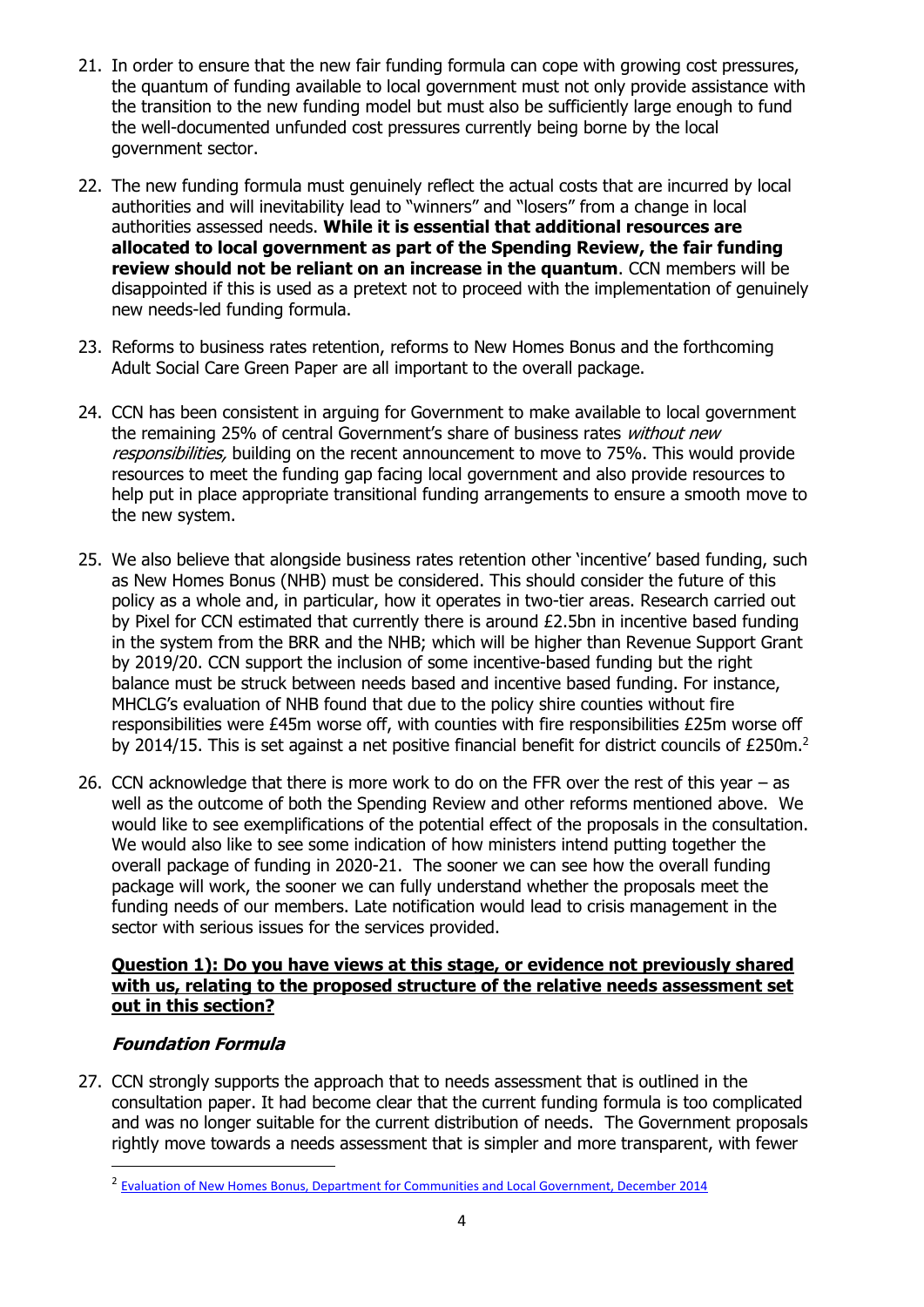cost drivers (or indicators) within each formula. CCN supports this approach because it will create a more credible, workable funding system; be more understandable for users; and crucially, better reflect the real spending needs of different types of local authorities to provide a more consistent level of service across the country.

- 28. We accept that moving towards a simpler funding formula might result in the use of greater ministerial judgement. This is a trade-off that we would accept in return for a simpler formula that meets the needs of county authorities. It is essential though that ministerial judgement is informed by robust evidence and transparent formula must be the key. Whilst we support simplicity, we recognise that the funding of local government services is complex and support the use of service formulae for adults and children's social care.
- 29. A simpler formula will result in a flatter allocation of needs between authorities. Our view is that the current funding formula is too weighted towards deprivation and has too little weighting for the standard per-capita funding that is of most importance for most local government services. There is evidence that population is overwhelmingly the most important factor in determining the costs that will be incurred by local authorities for most services. County authorities have known this for many years, and the concept has been incorporated into other funding formulae, most notably the schools' funding formula. The Foundation Formula is the most obvious example of services that should be funded on the basis of population: these are services that are population-based, with variations in costs largely caused by travel times or other variations in unit costs.
- 30. Importantly, we believe the proposals are more capable of recognising "unmet need" in rural areas. This is where services have not been provided in more rural areas due to the historical availability of funding in different areas. The current regression methods of measuring need do not account for these factors and leads to unfair inconsistency in the level of services provided across the country that do not reflect real spending need and differences in the efficiency with which different councils deliver services.

#### **Deprivation**

- 31. In the fair funding review consultation last year, CCN supported including deprivation as one of the cost-drivers but argued that the weighting was too excessive and lacked evidence. The Government have clearly accepted this argument and specifically highlighted that it will continue to play a major role in the formulas for people-based services.
- 32. We continue to believe that the evidence presented in the consultation justifies a significant reduction in the role of deprivation from foundation formula. MHCLG's own analysis shows that deprivation only explains a very small proportion of the variation in spending within those services that the Government is proposing to include in the Foundation Formula.
- 33. For the majority of services in the foundation formula a per capita allocation would be a fairer outcome for services such as libraries, waste, bus support and concessionary fares within this formula on this basis. For adults, children's and public health, while the weightings for deprivation must be evidence-based, it will clearly have a more prominent role.
- 34. However, rather than ruling out its inclusion entirely, CCN is willing to consider whether a small weighting for deprivation could be considered if the evidence supported this and it does not compromise the review's guiding principles of *simplicity, transparency and* robustness. The evidence presented by the department suggests that, even if deprivation were included in the foundation formula, it would only warrant a very small weighting. We are clear that in arriving at a position, those wishing to see a deprivation weighting higher than 4% would need to provide clear evidence to support the case. We also believe any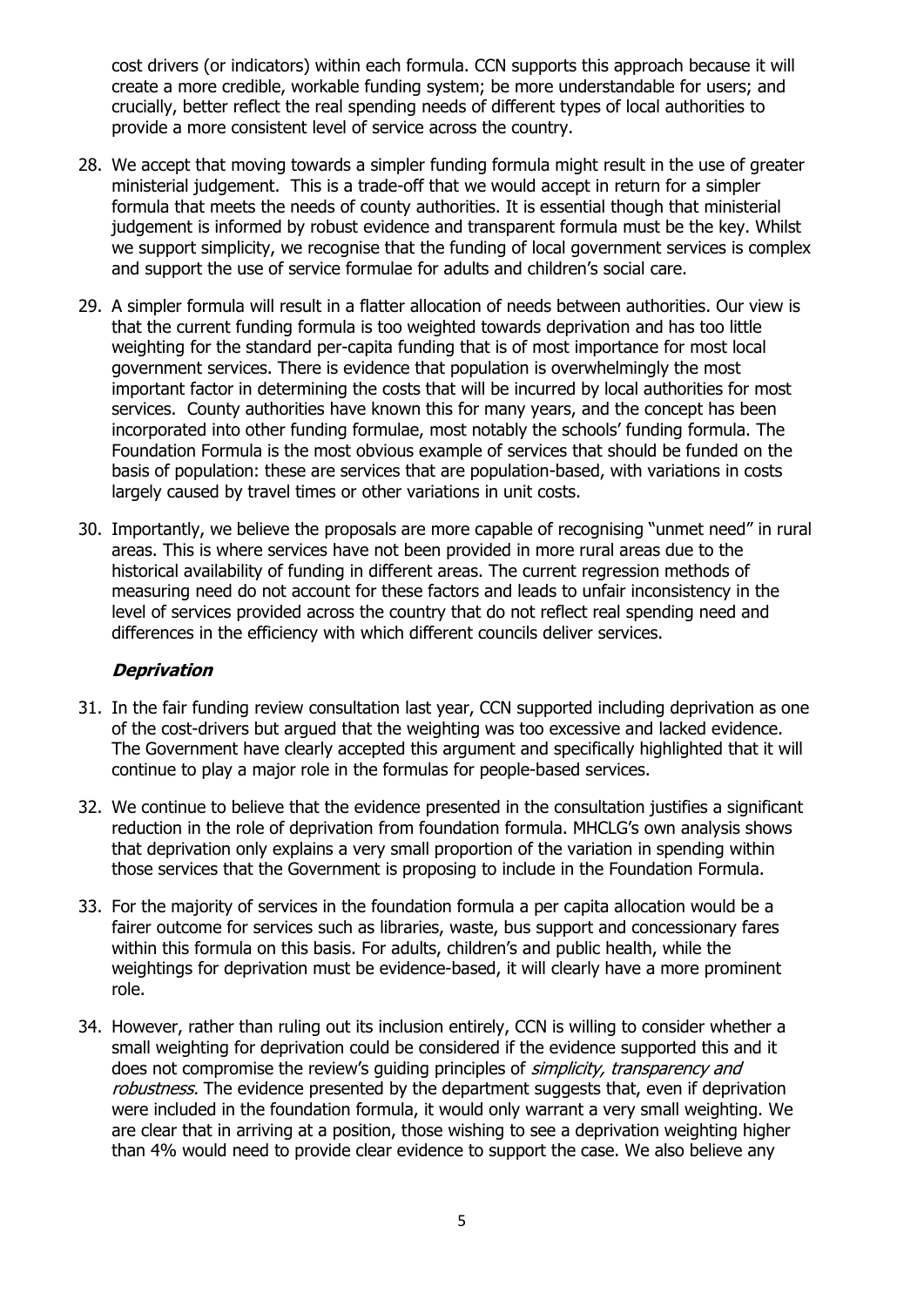statistical analysis underpinning the decision must be based on the use of the latest available data, as recommended by the Institute for Fiscal Studies.<sup>3</sup>

- 35. Whatever the decision that is taken in the end, current indicators for deprivation tend to have an urban bias. The current methodology rewards authorities where its residents claim benefits rather than those authorities where residents are more likely to stay in work even where pay might be low.
- 36. If evidence supports of the inclusion of deprivation at a low weighting, it is essential the definition of deprivation is widened beyond income-deprivation. In many county areas, deprivation is associated with low-pay rather than benefits claimants.
- 37. The recent report by the County All Party Parliamentary Group (APPG) on social mobility emphasised this point. Supported by data analysis by Localis and qualitative evidence from our member councils, it showed that current measures of deprivation do not always capture small pockets of deprivation in counties; whether within small towns and cities, coastal communities or remote rural areas. Moreover, reforms to welfare and housing benefit introduced from 2010 have potentially changed the pattern of needs in London and counties. 4
- 38. The following data sources for an indictor could therefore be considered;
	- Index of Multiple Deprivation 2015 ("Income")
	- Aged 16-74 Never Worked and Long Term Unemployed (from Census)

#### **Service Specific Formula**

- 39. CCN supports the proposed number of service specific formula. We recognise that the Government has reduced the number of formulae to what is realistically the minimum number. The proposals strike a reasonable balance between providing specific funding allocations where this is justified, and creating a simpler, fairer formula for other services.
- 40. In each of these cases, achieving the correct distribution will be important. We are pleased that the preferred modelling options move away from expenditure-based regressions. Using small area analysis offers the chance to break any circular links caused by systemic over/under funding and should be welcomed by all.
- 41. Although we support the development of service specific formula's for adults and children's social care, we remain concerned over the lack of detail contained in the consultation on the proposed formula. With these formulas responsible for distributing 65% of county funding, the lack of detail creates real uncertainty that the fair funding review will deliver a genuinely fairer settlement for county authorities.
- 42. CCN will be focussing on the share of funding that is allocated to counties in the new social care formulas, together with whether the overall quantum available is sufficient for the sector's funding needs. We will also want to be assured that there is provision for the funding to grow over the spending review period in line with those pressures
- 43. More detailed analysis and commentary on several of the proposed service specific formulae is provided in **Appendix 1**, but below we provide a brief overview for each;

**<sup>.</sup>** 3 **IFS (2018)** The Fair Funding Review: is a fair assessment of councils spending needs feasible? P.34 https://www.ifs.org.uk/uploads/publications/comms/R148.pdf

<sup>4</sup> **County APPG**. Social Mobility in Counties: A Report by the County All Party Parliamentary Group, supported by the County Councils Network and Localis (2018), p. 22-23.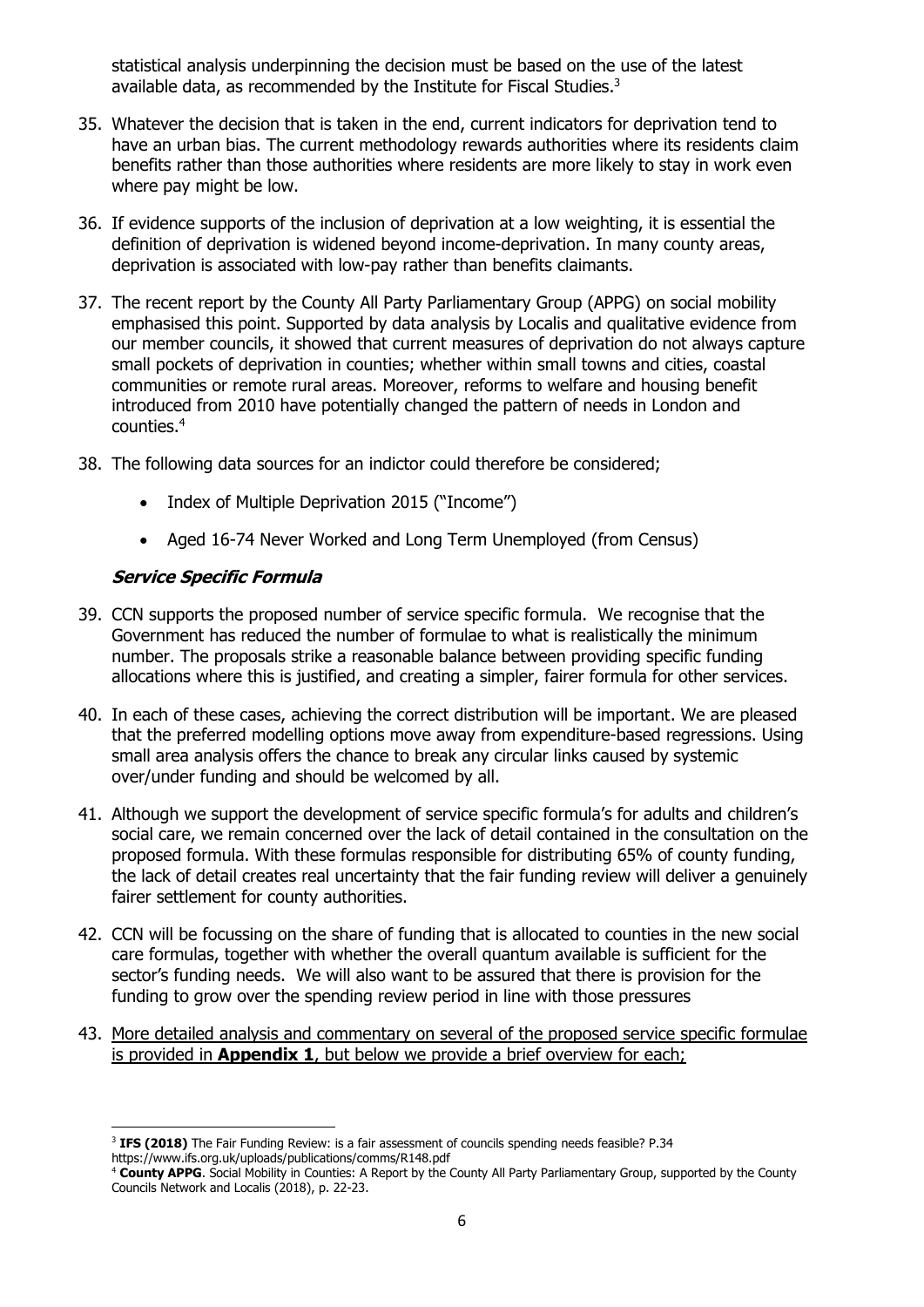- **Children's Services**: In principle, CCN supports the proposed approach of multi-level small area activity modelling. However, with the research incomplete, it is difficult to ascertain the distributional impact of the formula. CCN are eager to continue engage the department and LG Futures on the development of the formula.
- **Adult Social Care**: CCN and SCT have concerns the cost drivers outlined in the consultation will not necessarily reflect the true costs of service delivery and meet counties growing demand-led pressures in both older adults and working age adults, including learning disabilities. The Ministry has shared details of the preferred option for the revised Adult Social Care formula which has allowed SCT and the CCN to offer a more considered response. CCN, alongside the SCT, see a shift away from using expenditurebased regressions as we believe that it perpetuates a situation where deprivation measures attract an unfair share of the funding. And, whilst we support the use of small area modelling, we hold reservations about the accuracy of some of the base assumptions underlying this work. This is further explored in Appendix 1.
- **Public Health**: CCN supports the proposal to have a separate funding formula for Public Health, and we look forward to engaging in the development of this service formula. The proposed formula to be used for public health would result in a higher level of public health funding for county areas than is currently the case, however counties will remain the lowest funded type of council for public health. In Appendix 1, we provide further commentary on the proposed formula and outline concerns regarding (i) modelled costs for substance misuse and sexual health services (ii) the weighting for standardised mortality ratio (iii) sparsity adjustment.
- **Highways Maintenance** CCN welcomes the changes in the highways maintenance formula. Simplifying the formula so that it reflects only road length and traffic flow makes sense. It takes as its starting point that the cost of maintaining a road is the same whether that road is in a rural or urban location. We welcome the removal of the uplift in the current formula whereby roads in urban areas are funded at twice the level of those in rural areas. There is no evidence to support this adjustment. We will also recognise some members concerns over the removal of the uplift for winter services; whilst the expenditure on this service within local government as a whole is not statistically important, for some of our authorities it is very substantial.
- **Legacy capital finance** CCN supports the principle of funding capital financing on the basis of the borrowing approvals that have been issued to local authorities in previous years. Actual levels of debt do not necessarily reflect the liabilities that the Government had promised to fund.
- 44. Some services will not have their own service specific formula, although we understand there was some support within local government for additional formulae. We support the Government's proposals to include funding for these services within the Foundation Formula, as outlined in the below table. We address home to school transport and concessionary fares further on.

| <b>Local Bus</b> | CCN fully supports the proposal to transfer this service to the Foundation |
|------------------|----------------------------------------------------------------------------|
| Support          | Formula. We support the concept that transport services should be          |
|                  | funded on the basis of population based on our above commentary on         |
|                  | unmet need and evidence showing that rural bus services have been cut      |
|                  | at a disproportionate rate compared to urban areas.                        |
|                  |                                                                            |

#### **Table 1 – Comments on services funded within Foundation Formula**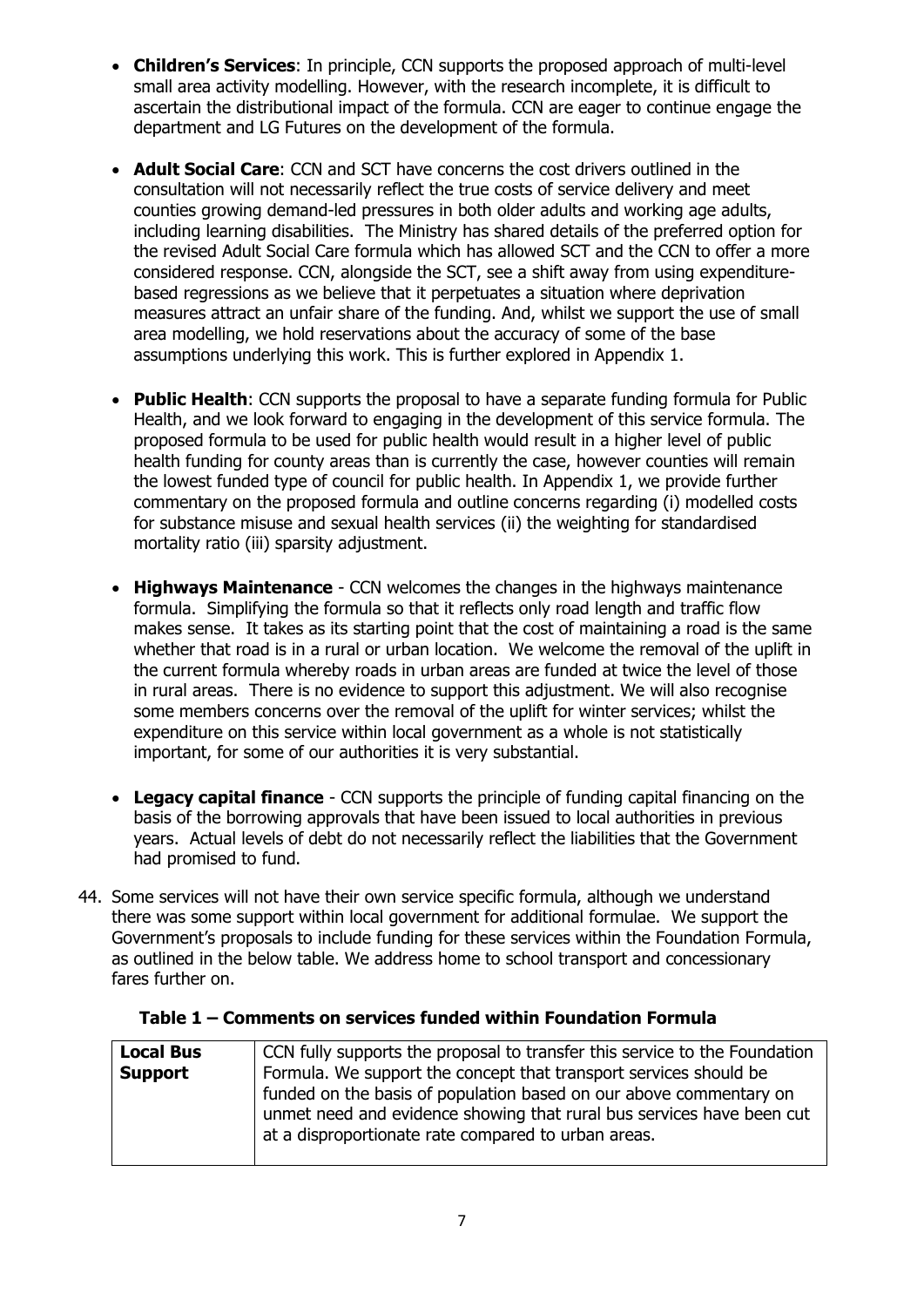| <b>Homelessness</b> | CCN supports the inclusion of this service in the Foundation Formula. We<br>agree with the consultation's conclusion that while some areas of the<br>country such as London and other urban cities do have higher demands<br>for this service, the Government intends to fund these costs outside of<br>the core local government settlement.  |
|---------------------|------------------------------------------------------------------------------------------------------------------------------------------------------------------------------------------------------------------------------------------------------------------------------------------------------------------------------------------------|
| <b>Fixed Costs</b>  | CCN agrees with the removal of the fixed cost adjustment from the<br>funding formula. It had limited justification when it was introduced and<br>adds to the complexity of the overall formula. We support the argument<br>that there are other elements within the proposed funding formula that<br>will fund the fixed costs of authorities. |

#### **Question 2): What are your views on the best approach to a Fire and Rescue Services funding formula and why?**

- 45. CCN supports the two options that are proposed in the consultation paper. Ideally a new formula would be created using multi-level modelling but there might not be sufficient time to undertake the research and develop a credible new formula.
- 46. We were concerned at the time by the paper the National Fire Chiefs Council presented at the working group in May 2018. The had a partial view of the cost drivers of fire services across the country and was over-reliant on deprivation and over-65 population. It failed to recognise the additional costs of providing fire services in county areas, particularly those in more rural or remote parts of the country.
- 47. Many of our member authorities have large coastlines and benefit from the coastline top-up in the current formula. Authorities such as Cornwall, Northumberland, Cumbria and Norfolk have the longest coastlines in the England. As a result they are less able to rely on neighbouring fire authorities to provide support in an emergency. It is essential that this factor is recognised in any future fire formula.
- 48. An ACA should be included in the new fire formula to reflect the additional travel time involved in providing a fire service in more rural parts of the country.

#### **Question 3): What are your views on the best approach to Home to School Transport and Concessionary Travel?**

- 49. Concessionary fares is one of the most significant and important illustrations of unmet need in shire counties. CCN strongly feel that unmet need should be addressed if the new formula is to be fair. It is acknowledged by Government that the existing formula 'bakes in' current spending patterns and is therefore less capable at reflecting unmet need. This is most obvious in bus travel where significantly lower spending in rural areas is due to low levels of funding rather than low need to spend.
- 50. CCN welcomes the proposal to including Concessionary Fares in the Foundation Formula alongside local bus support. The Government is recognising that there is unmet need in this type of service in county areas and that access to transport should be a universal service. The current funding for concessionary fares is heavily slanted towards bus-boarding data and hence favours urban areas.
- 51. Evidence supports the inclusion of concessionary fares in the foundation formula, showing that concessionary fares is now a disproportionately large percentage of overall bus journeys in shire counties.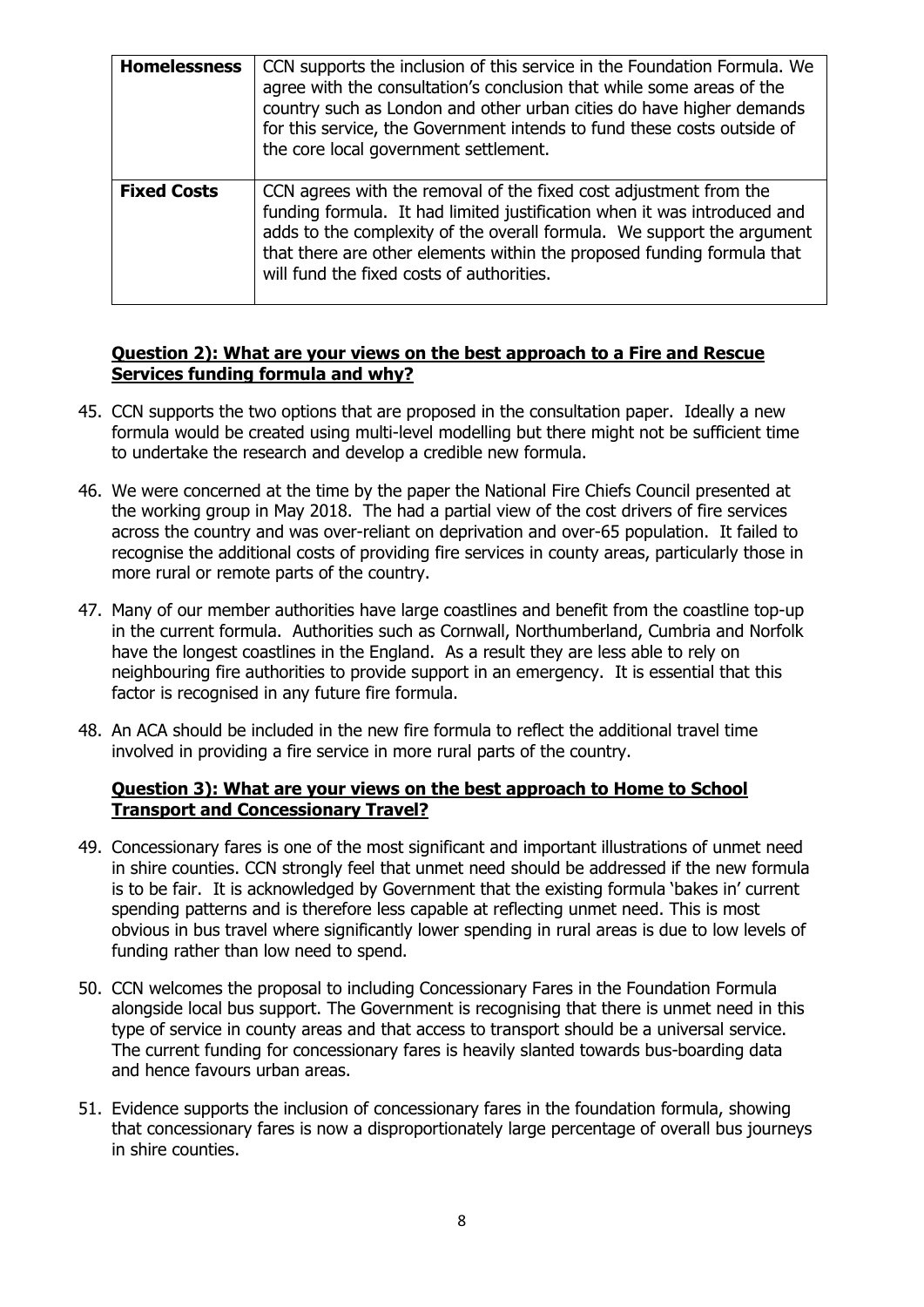52. Table 3 shows the latest Government data total bus journeys and concessionary fares. The figures show that whilst the number of concessionary journeys in county areas are around one fourth of the country's entire total, the number of concessionary journeys in counties as a proportion of all journeys is 36% - higher than anywhere else.

| <b>Council type</b> | 2010/11      | 2017/18      | 2010/11 % of | 2017/18 % of |
|---------------------|--------------|--------------|--------------|--------------|
|                     | Journeys (m) | Journeys (m) | all journeys | all journeys |
| <b>CCN</b>          | 268.4        | 229.6        | 36%          | 36%          |
| Metropolitan        | 291.7        | 232.6        | 29%          | 27%          |
| Non-CCN UA          | 172.5        | 183.9        | 35%          | 32%          |
| London              | 318.0        | 351.7        | 14%          | 16%          |
| England             | 1050.6       | 997.8        | 29%          | 28%          |

**Table 3 – Department for Transport: Annual bus statistics (March 2018)**

- 53. It is clear that Metropolitan areas have a greater percentage of working age people contributing towards their bus service, meaning that bus routes will be easier to sustain and that the burden for Shire counties and Unitaries is disproportionate. Urban authorities typically have more extensive public transport networks than many county areas. If authorities - whether urban or county authorities – want to have higher levels of public transportation then this should be something that is funded by local council tax payers. By funding this service on a population basis it also gives county authorities the opportunity to put more funding into concessionary fares and other public transport, particularly in rural areas where there is a severe under-provision.
- 54. In relation to home to school transport (HTST) a service specific formula would likely result in a higher allocation of resources to counties. Last year, CCN produced research showing that costs for HTST were 10 times higher in county areas compared to urban cities,<sup>5</sup> and the cost associated with SEN HTST had risen 30% since 2014 in counties. 6
- 55. However, recognising our overall support for the principles of the review and the role of the foundation formula in providing funding for universal services, CCN is prepared to support the inclusion of HTST in the foundation formula.
- 56. In supporting the proposal, it is crucial the Government continues to recognise that whilst HTST is a universal service the statutory duty is far more likely to come into force in a county area. This is due to more students being eligible for the service due to the size and rural nature of counties, and there are less likely to be alternative public transport options available in shire counties.
- 57. To mitigate these factors, the inclusion of HTST within the foundation formula increases the importance of ensuring the Area Cost Adjustment (ACA) provides an appropriate and sufficient weighting for rurality and remoteness, given the clear links between the costs of providing HTST and rurality. Moreover, the continuing inclusion of both concessionary fares and bus support within the foundation are equally important to ensuring there is a more consistent level of local bus support to potentially reduce overall demand for the service.
- 58. Looking ahead to the Spending Review there are opportunities to review whether a change to statutory obligations on HTST, such as the introduction of a means-test, could reduce the disproportionate financial burden of this service on county authorities.

 $\overline{a}$ 

<sup>5</sup> CCN analysis, Special Educational Needs Home to School Transport (2018[\) https://www.countycouncilsnetwork.org.uk/download/1872/](https://www.countycouncilsnetwork.org.uk/download/1872/)

<sup>6</sup> CCN analysis, Mainstream (pre-16) Home to School Transpor[t https://www.countycouncilsnetwork.org.uk/download/1585](https://www.countycouncilsnetwork.org.uk/download/1585)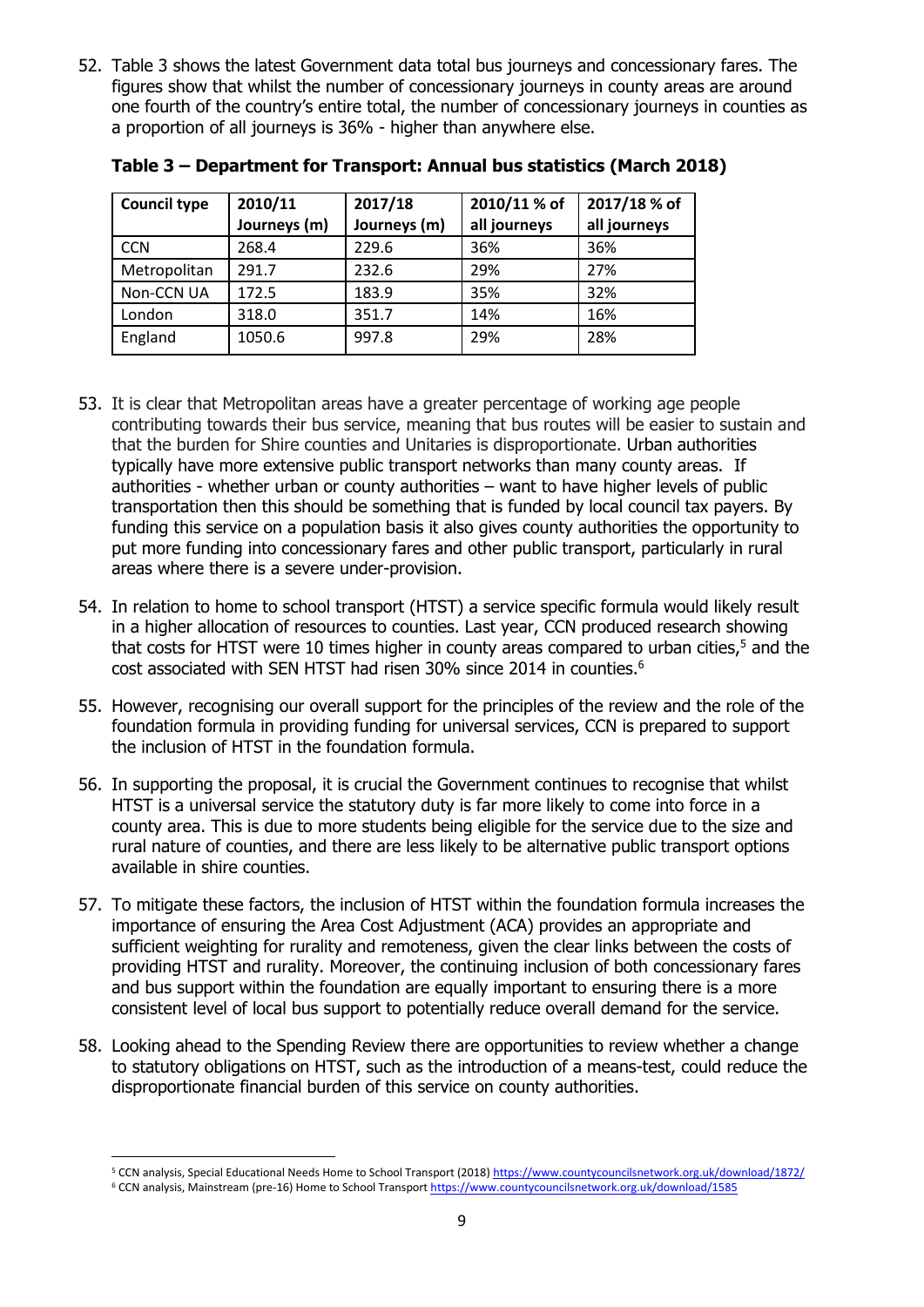#### **Question 4): What are your views on the proposed approach to the Area Cost Adjustment?**

- 59. CCN supports the proposed changes to the Area Cost Adjustment and we support the use of the ACA to fund that additional unit costs associated with sparsity (and density). This is subject to the final decisions on weighting within the ACA.
- 60. In our response to the consultation on the FFR in March 2018, CCN provided evidence on the additional costs of providing rural services in county areas across several different service areas, from waste collection to adult social care.<sup>7</sup>
- 61. Since then, together with the Rural Services Network (RSN), CCN has undertaken research into the additional costs associated with sparsity and particularly the additional travel times involved in providing services to more dispersed populations. This research was presented to the technical working group in September 2018, with a full technical report shared with the department.
- 62. Our new research has focussed on the provision of waste collection services in North Yorkshire. Pixel developed a 'proof of concept' model based on waste collection, which is a universal service. By using authority-level activity data and overlaying this with national statistics on rural/urban classification at output area level, we were able to calculate differentials in time taken to collect refuse from different areas within the same authority.
- 63. Through our research we have shown that fewer households can be collected from in rural areas. We have compared the time taken in rural rounds compared to urban rounds in the same district. Our research indicated that, in one instance, the waste collection rounds take 17% longer in villages and 59% longer in hamlets and more isolated areas.
- 64. Our research could be applied to more densely-populated parts of the country and could be used to show the additional travel times that are associated with service provision in urban areas across a wider range of services beyond waste collection. The same approach can therefore be used to measure both density and sparsity. The approach we have developed is therefore fully consistent with the proposals in the consultation paper to have a single measure of density and sparsity based on travel times.
- 65. Our remaining concern, however, is with the weighting that will be given to the overall ACA and the sparsity element within it in the future funding formula. Our member authorities would want to see the weighing for travel times in rural areas fully compensating those authorities for their additional costs. We would not want to see this approach as being a way of diluting the funding that is currently directed towards the sparsity. Currently there are a number of sparsity indicators throughout the formula, as well as a separate Rural Services Delivery Grant outside the settlement. Some of our members are major beneficiaries of these funding streams and we would expect to see them at least matched in the new funding formula.
- 66. It should be noted that, whilst we do support these proposals for funding the additional units costs in rural areas, MHCLG has yet to provide compelling evidence that there is no additional incidence of additional costs in rural areas as a result of higher levels of demand. We believe that there is still a case for the inclusion of demand or volume related factors elsewhere in the funding formula to reflect some of the additional costs in rural areas. Home-to-school transport is one example.

 $\overline{a}$ 

<sup>&</sup>lt;sup>7</sup> Fairer Funding Consultation: Measuring Relative Need - CCN Respons[e https://www.countycouncilsnetwork.org.uk/download/1406/](https://www.countycouncilsnetwork.org.uk/download/1406/)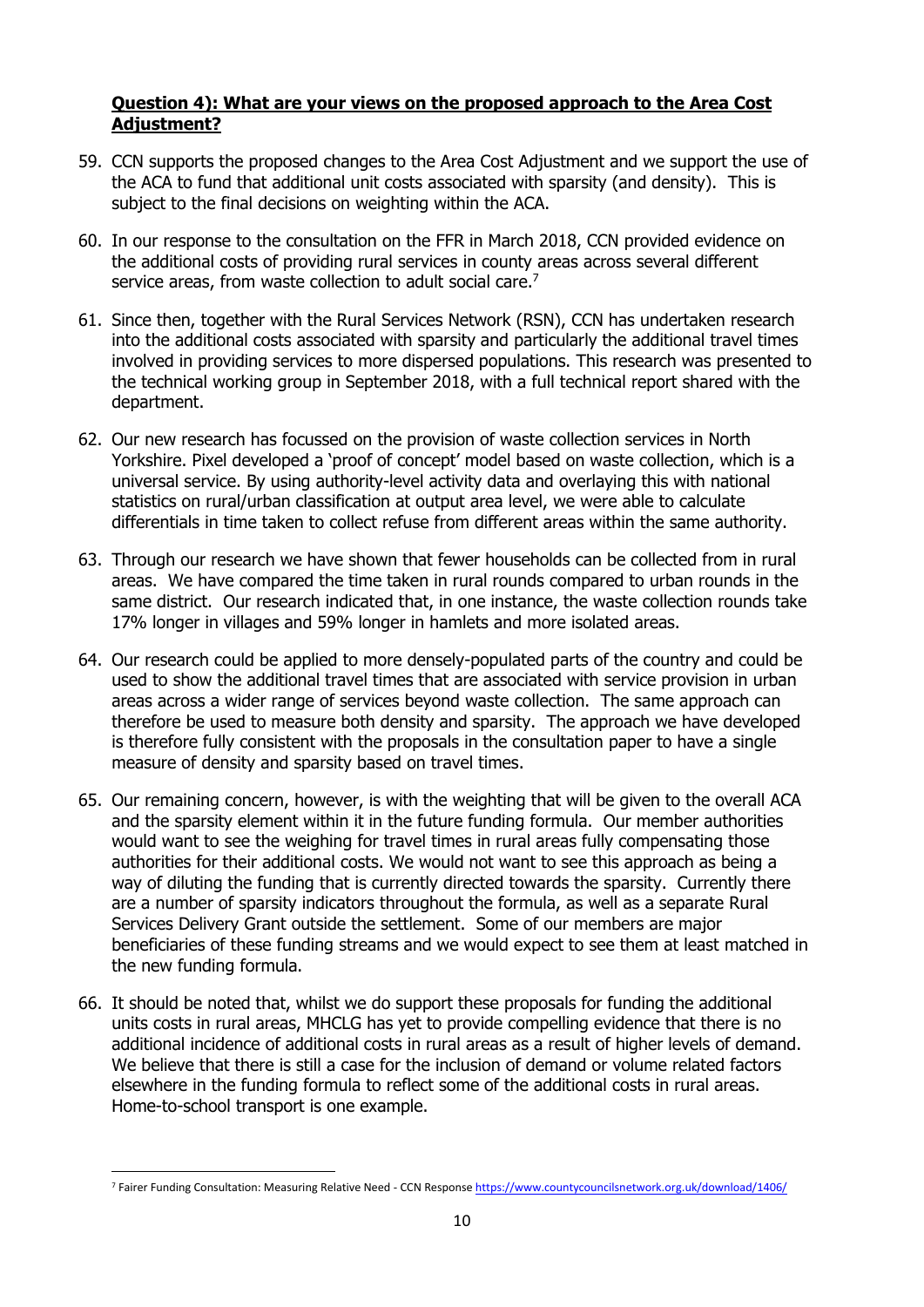- 67. Finally, we are also very supportive of the proposal to include remoteness in the new ACA. This is a factor that is very important to some of our members. We would urge MHCLG to work with these authorities to understand the scale of additional cost associated with remoteness. In places, the indicator proposed might require more fine-tuning.
- 68. We would want to see that provision is made to reflect the additional fixed costs in rural areas for providing more local hubs in order to reduce travel time between service recipient and hub. To reduce travel times to minimally acceptable levels, local authorities with a large proportion of rural residents are likely to require more delivery points – and therefore higher staffing and overhead costs – per resident.
- 69. Other factors also increase the cost of delivering services in rural areas. This includes the relative scarcity of transport links. A lack of digital access in rural areas may also prevent CCN authorities from benefiting from mobile or internet service provision, which could reduce overheads, reduce geographical barriers and potentially increase uptake for services where privacy is a consideration.
- 70. Pixel Financial Management, on behalf of the RSN, have previously shared research with the Technical Working Group which looked at the differential number of fire stations and appliances which are required in rural and urban areas to provide adequate coverage to meet response times. This showed that more hubs are required in a dispersed area to reduce travel times.
- 71. This analysis of fire stations is an example of how service-delivery hubs are distributed in sparsely populated areas and the methodology can be applied to other services, such as;
	- Residential care homes these are statutory services and we would expect a sparsely populated area to have a greater number of homes per head of population. This will lead to greater fixed costs for services and lower economies of scale.
	- Libraries authorities have more discretion over the extent of service provision and are likely to have located libraries in hubs. Travel times for users from rural areas will be much greater than for their urban counterparts. Whilst cost might be lower for authorities with large rural areas, it shows that there is greater unmet need in rural areas. Greater travel times can be used to indicate where there might be greater unmet need.

#### **Question 5): Do you agree that the Government should continue to take account of non-discretionary council tax discounts and exemptions (e.g. single person discount and student exemptions) and the income forgone due to the pensionerage element of local council tax support, in the measure of the council tax base? If so, how should we do this?**

72. The taxbase used in the Relative Resource adjustment should be adjusted so that it excludes any statutory discounts or exemptions. Authorities have no control over these discounts or exemptions, and it would be wrong to effectively deduct them from an authority's funding allocation.

#### **Question 6): Do you agree that an assumptions-based approach to measuring the impact of discretionary discounts and exemptions should be made when measuring the council tax base? If so, how should we do this?**

73. In principle, CCN supports excluding discretionary discounts and exemptions from the Relative Resource adjustment. There should be no perverse incentive to authorities to increase discounts and exemptions. There is merit in using an assumptions-based approach and we would be interested in seeing how this might work.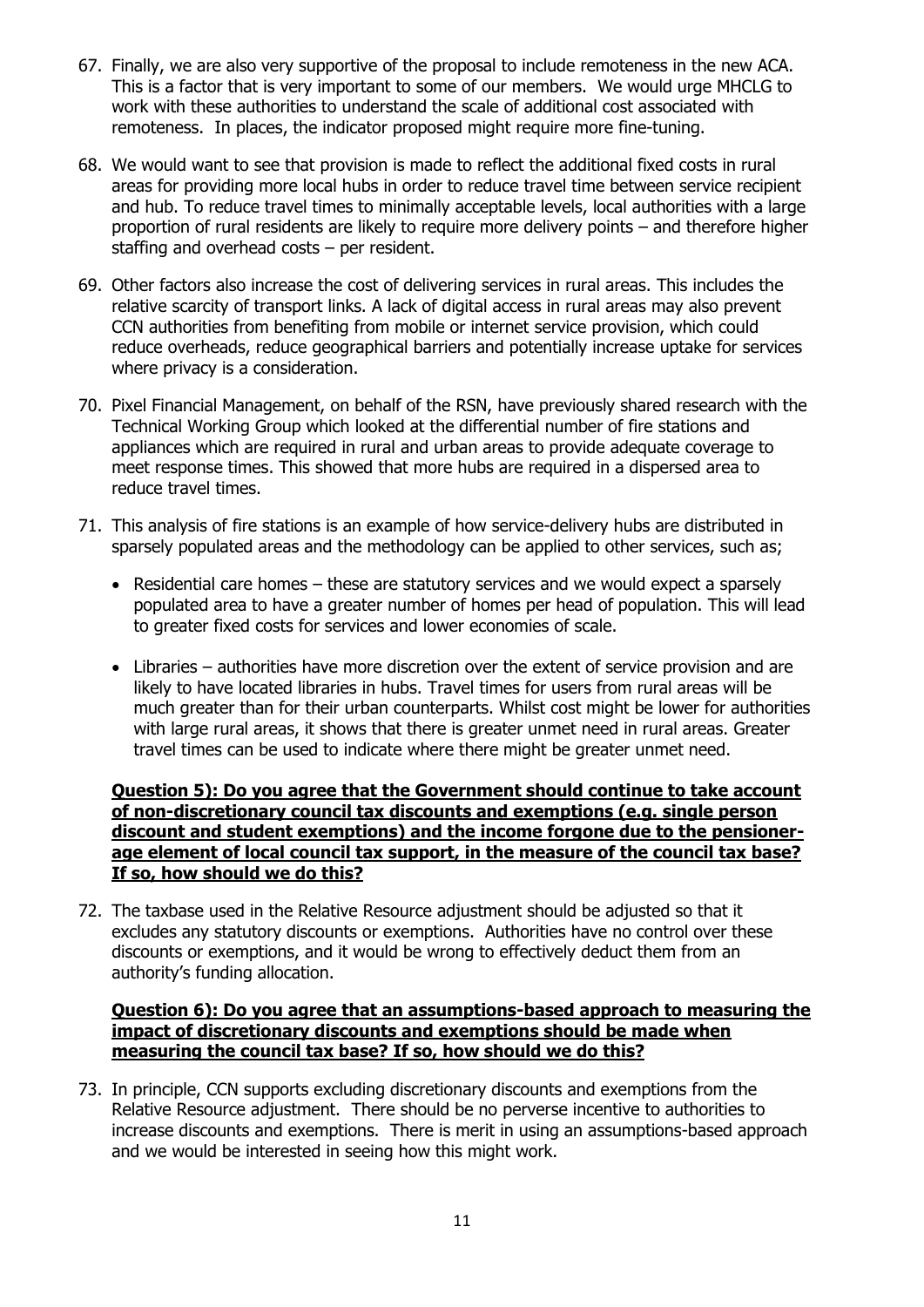74. Our main concern is that this does not penalise those authorities who have used the empty homes discount/ premium or second homes discount. In many cases, these authorities have used these tools to help manage their local housing economy and it would be wrong to penalise or "tax" any income that arises in these cases.

#### **Question 7): Do you agree that the Government should take account of the income forgone due to local council tax support for working age people? What are your views on how this should be determined?**

75. We would support an assumptions-based approach to the treatment of local council tax support in the Relative Resources adjustment. We understand that some authorities are still bearing some of the cost of LCTS. But we would object to any system whereby authorities who have funded the cost themselves subsidise other authorities. Any assumptions should assume that the cost of LCTS is largely passed on to the those residents.

#### **Question 8): Do you agree that the Government should take a notional approach to council tax levels in the resources adjustment? What are your views on how this should be determined?**

- 76. CCN is a very strong supporter of using notional council tax in the Relative Resource adjustment. Band D council tax is much higher in county areas because our funding has failed to keep pace with the cost of providing services. Areas with very low Band D council tax, particularly in inner London, have been able to achieve these low levels of councils because of higher funding and very high levels of car parking income. Allowing the situation where certain regions are able to set such low council tax is both unfair and represents an untapped resource. The SCT estimates that if inner London boroughs increased their band D bills to closer to the national average then there would be over £400m additional funding in the system for local services.
- 77. Notional council tax ensures that all authorities are treated fairly, regardless of the local policy decisions that have been made on council tax levels. The alternative – using actual council tax – is unfair. Using actual council tax in the resource adjustment effectively doubly penalises county authorities for having to increase their Band D council taxes.
- 78. With the exception of the settlements between 2016-17 and 2019-20, notional council tax has been the preferred method of assessing the ability of councils to generate council tax income. This is a tried-and-tested methodology that has widespread support with the sector and the case for using notional council tax in 2020-21 is overwhelming.
- 79. CCN support the SCT in arguing that the notional figure must be close to the national average precept to ensure local services can be adequately resourced without some tax payers getting a better deal than others. Government has not been clear on the future policy for the ASC precept however, given the ring-fenced nature of the income, we do not feel it should be subject to a resource adjustment.
- 80. There is a good case for exploring the level of notional council tax that should be assumed in the new funding formula. Decisions on the level of council tax equalisation are now very important because council tax makes up such a large proportion of overall local government resources. We would strongly prefer partial equalisation of council tax because this allows authorities to retain some of the growth in taxbase; whereas full equalisation removes any incentive to invest in and grow the local taxbase. Furthermore, full equalisation causes huge turbulence within the funding system, and particularly for authorities with large taxbases. Many of these are county authorities and the uncertainty about the level of council tax equalisation is very destabilising indeed.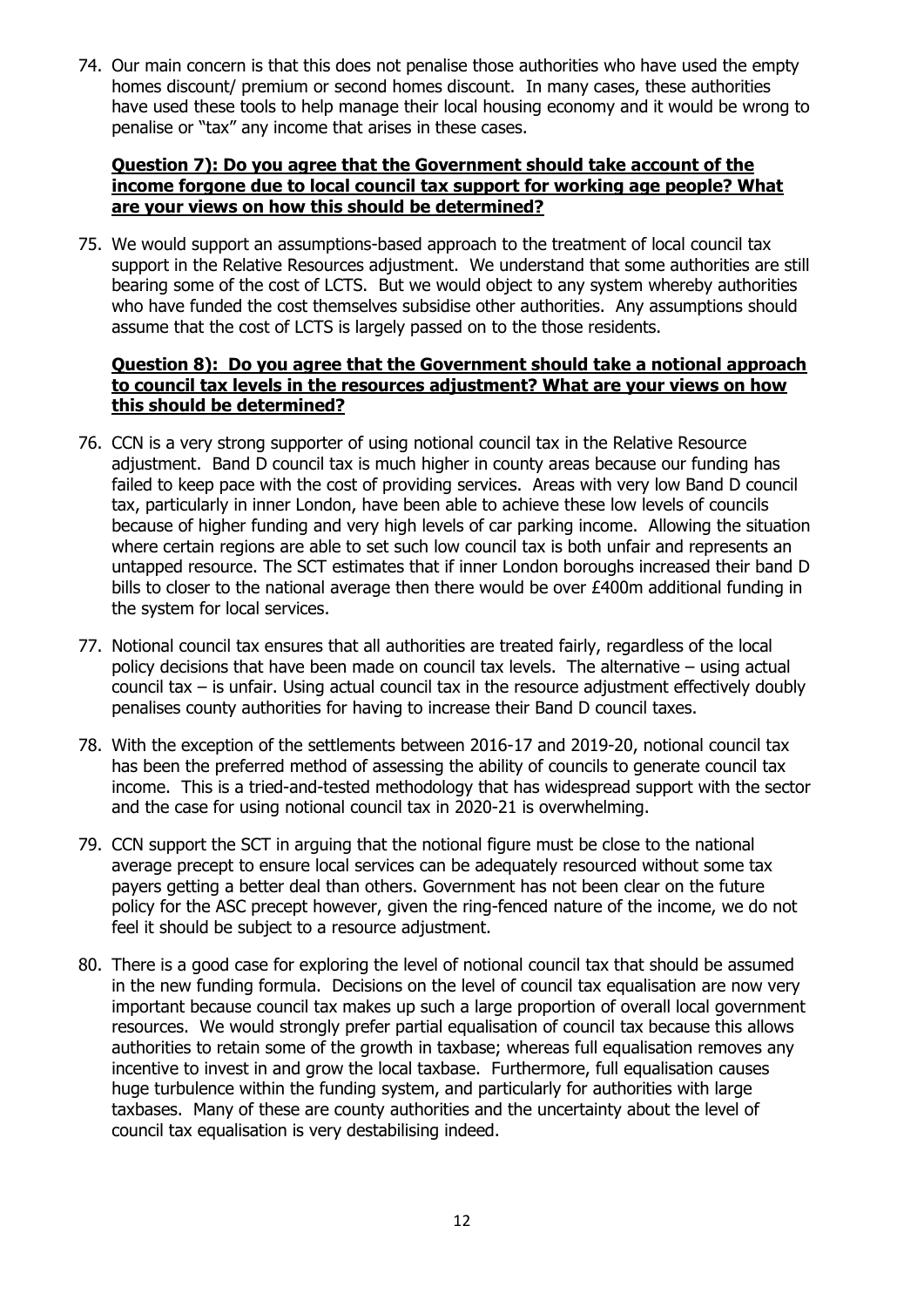#### **Question 9): What are your views on how the Government should determine the measure of council tax collection rate in the resources adjustment?**

81. CCN supports having a consistent collection rate when calculating the notional council tax for each authority. There is clearly a very wide divergence in the collection rates across the country; an element will be caused by poor performance and some by other factors. These have not been well-explored and there is no evidence informing why collection factors do vary. Authorities should not be rewarded for poor performance.

#### **Question 10): Do you have views on how the Government should determine the allocation of council tax between each tier and/or fire and rescue authorities in multi-tier areas?**

- 82. CCN's view is that MHCLG will need to look again at the way it determines tier split for the resource adjustment. Council tax tier split in two-tier areas is only a subset of the overall council tax nationwide and is not necessarily representative; the sample size is just too small. We are not convinced that the split between districts and fire is credible, and appears to place too much of the taxbase onto the fire function. MHCLG should continue to take into account the implied level of council tax in areas where the fire function is still delivered by county councils and other county unitaries, as well as in Metropolitan areas and London.
- 83. Furthermore, some consideration needs to be taken about the policy incentives that the Government has used in respect of council tax. It has encouraged upper-tier authorities to increase council tax through the Adult Social Care Precept, for instance. These increases should be excluded from any assessment of the relative taxbase shares for different tiers.

#### **Question 11): Do you agree that the Government should apply a single measure of council tax resource fixed over the period between resets for the purposes of a resources adjustment in multi-year settlement funding allocations?**

84. CCN supports having a fixed measure of council tax resources of the period between resets. Updating the taxbase each year would cause disruption and uncertainty for authorities in their financial planning. Furthermore there is no external or independent source for forecasting council taxbase change, as there is with the ONS's population projections.

#### **Question 12): Do you agree that surplus sales, fees and charges should not be taken into account when assessing local authorities' relative resources adjustment?**

85. CCN agrees that surplus sales, fees and charges should not be taken into account in the relative resource adjustment.

#### **Question 13): If the Government was minded to do so, do you have a view on the basis on which surplus parking income should be taken into account?**

86. There is a very strong case for taking car parking income into account in the resource adjustment. The level of car parking income is considerable (£874m) and its distribution if very uneven. There is a good case to be made that the super-profits being made by inner London boroughs has enabled them to set very low Band D council tax. Many authorities across England see the amount of car parking income being collected as unfair, and that it would be fair if this was taken into account when assessing the resources that are available to each authority.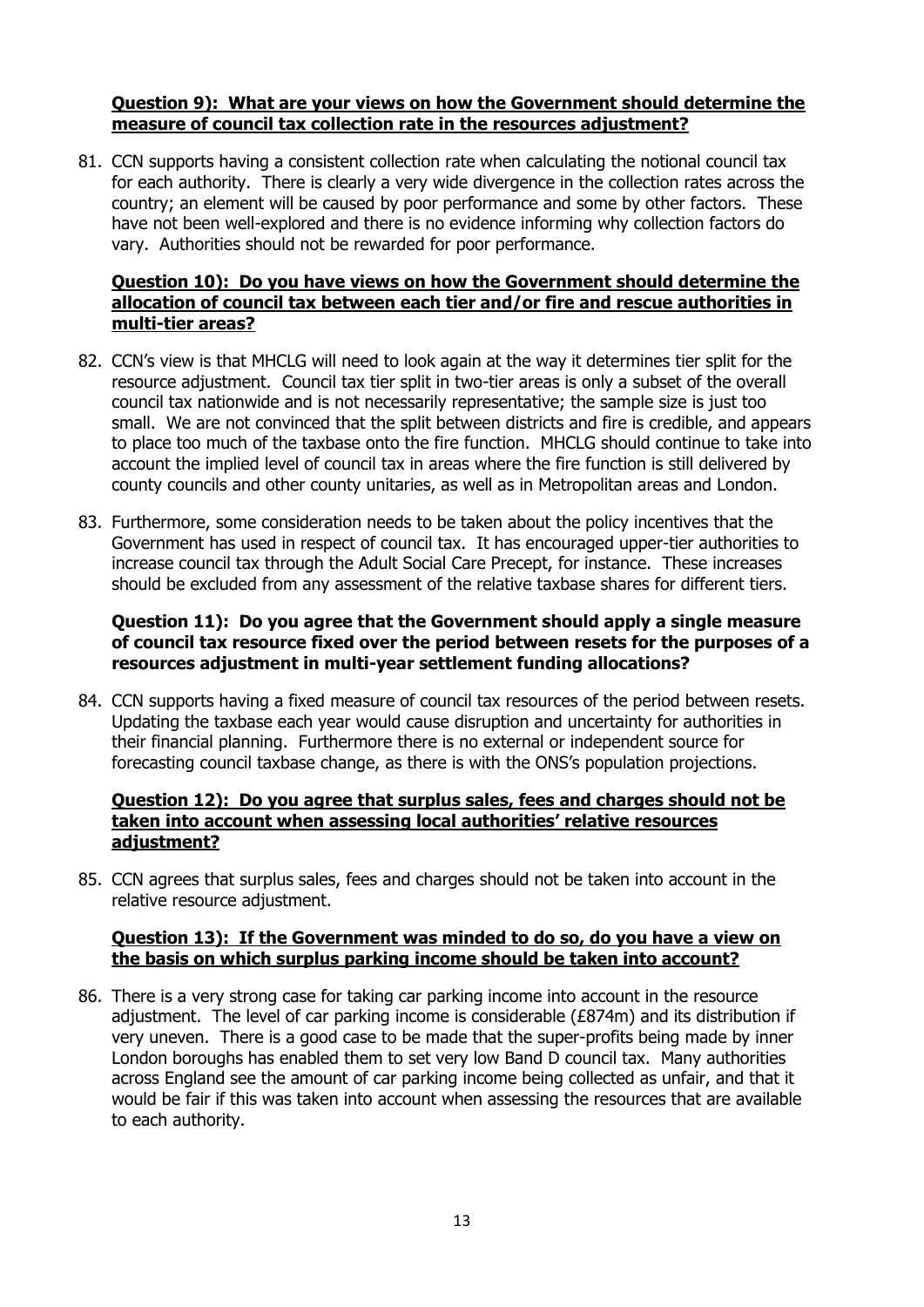- 87. County councils are particularly disadvantaged by car parking income. Counties receive very little car parking income (the function is principally discharged by the district councils). We estimate that counties receive £9.9m, or 1.1% of the total generated nationally.
- 88. We would like to see MHCLG starting work very quickly on designing a formula that reflects the ability of every local authority to generate income from car parking; we accept that it is probably unrealistic to use actual car parking income. A formula should take into account factors such as: visitor numbers, commuter numbers, rateable values, and density. It should also reflect the different responsibilities that counties and districts have in two-tier areas.

#### **Question 14): Do you agree with the proposed transition principles, and should any others be considered by the Government in designing of transitional arrangements?**

- 89. Transitional arrangements have to be able to provide financial support and certainty to each and every local authority. Whatever happens to the distribution of resources between authorities there has to be a safety net in place to ensure that no authority is at risk of financial failure. Many authorities – particularly county councils – are experiencing severe financial stress and the transitional arrangements need to ensure that the new funding formula does not make this situation worse. We are confident that even those authorities who gain from the changes in funding will support this as a first principle.
- 90. It is difficult to imagine that any county authorities would be able to cope with a reduction in their resources relative to 2019-20. The pressures on county services are so great  $-$  and growing – that reductions in resources could result in the financial failure of one or more county councils within a short space of time. We cannot comment on the financial position of other types of authority – although other authorities receive more incentive-based funding, such as New Homes Bonus and Retained Business Rates – which will not by its very nature be fully committed to funding core services. In contrast, all the funding received by county councils is fully committed now and any reduction in funding will by necessity result in a reduction in core services (if there is any further scope to do so in county authorities).
- 91. We understand that developing such a damping system may well require a good deal of flexibility so that different classes or authority types can be treated differently.
- 92. A shorter period would be preferable within 3-5 years but we may consider a longer period if the redistribution of resources is larger. Any transitional arrangements must, however, demonstrate that they are time-limited and they should show any damping is unwound over a period of time.
- 93. There are not sufficient resources in the current system for other areas of local government to be funding this transition, so funding must be made available centrally to ensure a successful transition to a fair funding distribution.

#### **Question 15): Do you have views on how the baseline should be constructed for the purposes of transition?**

94. It is essential that the transitional arrangements provide proper financial support to authorities whose overall resources are reducing. To achieve this, the baseline for transitional support should include the widest range of local government financial resources. This should include: baseline funding, council tax, retained business rates, New Homes Bonus and other grants. A wider transitional baseline will provide greater financial stability to the sector.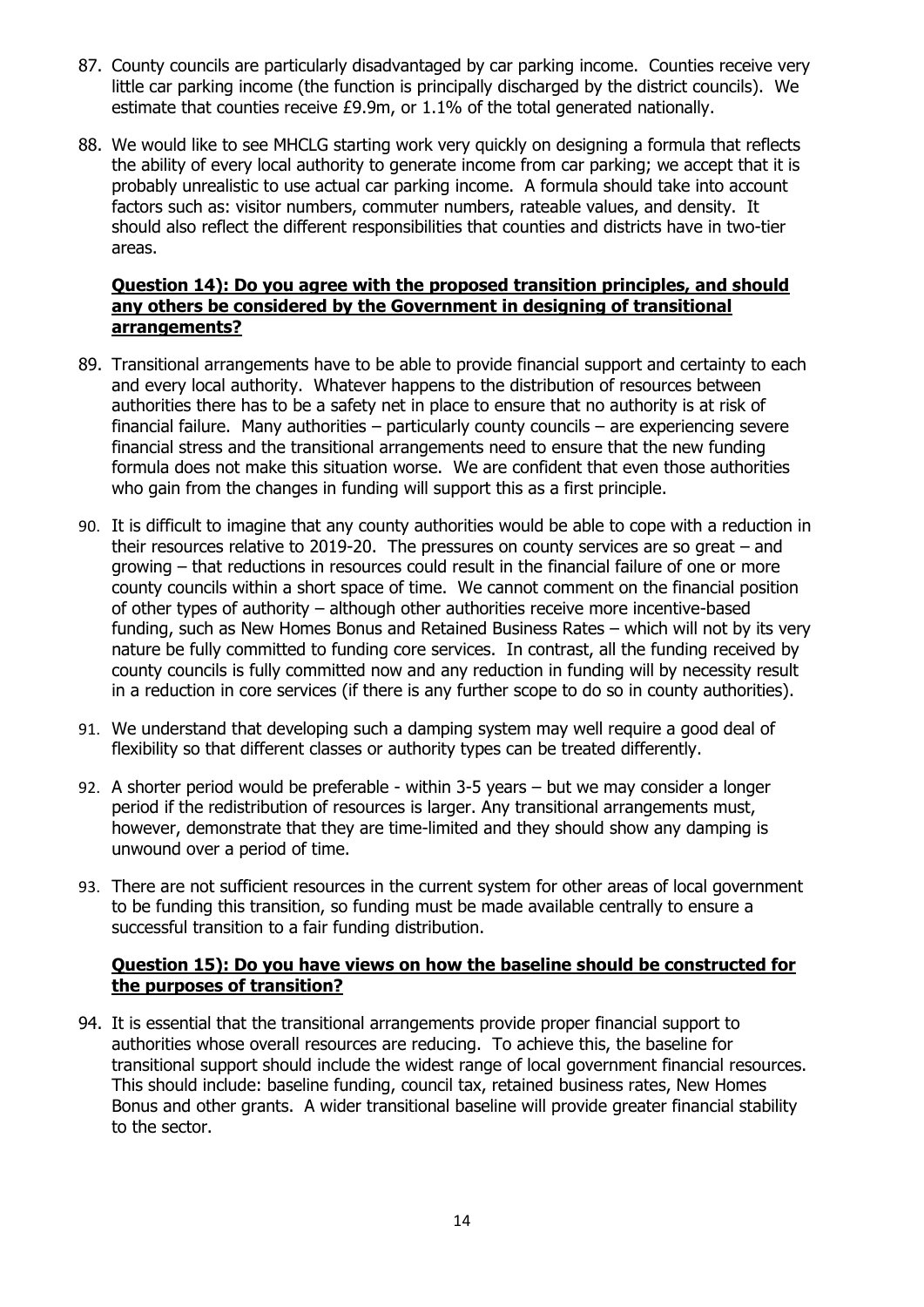95. We understand that the future of New Homes Bonus will be consulted on later in 2019 and if that grant does not continue post-2020 then it should not feature in the baseline but be dealt with separately.

#### **Question 16): Do you have any comments at this stage on the potential impact of the proposals outlined in this consultation document on persons who share a protected characteristic? Please provide evidence to support your comments**.

96. None

## **Appendix 1**

#### **Comments on each of the proposed service specific formulae**

| <b>Adult social</b><br>care | Service provision for older people has a similar cost wherever it occurs in<br>the country, and we would expect the research to show that the cost of<br>providing care to an older person is similar whether they live in London,<br>a metropolitan borough or a county. This is the type of service formula<br>that should be largely driven by population, with additional indicators to<br>reflect client wealth, income and demand. CCN authorities have the<br>highest share of over-65 and over-85 populations. It is also growing<br>more quickly in county areas because of the movement of many retirees<br>to county areas. |
|-----------------------------|----------------------------------------------------------------------------------------------------------------------------------------------------------------------------------------------------------------------------------------------------------------------------------------------------------------------------------------------------------------------------------------------------------------------------------------------------------------------------------------------------------------------------------------------------------------------------------------------------------------------------------------|
|                             | Sparsity is an element in both the current adult formulae and we would<br>expect the new formulae to reflect the additional costs of service<br>provision in rural areas. This should be done through a combination of<br>recognising any additional volume or demand drivers (rural areas have a<br>high proportion of older people than urban areas) as well as the<br>additional unit costs of providing services in rural areas (through the<br>ACA).                                                                                                                                                                              |
|                             | Looking beyond older persons care, learning disabilities is increasingly<br>creating more financial pressure on county authorities. PwC analysis for<br>CCN last year showed that costs in caring for working-age adults with<br>learning disabilities are set to rise by over £900m by 2025 - almost half<br>of the total cost for the whole of England. <sup>8</sup> CCN are currently finalising<br>this model to present updated an updated analysis.                                                                                                                                                                              |
|                             | Expenditure on this client group is more unpredictable and the longer life<br>expectancy of people with learning disability is creating financial<br>pressures that are growing very quickly indeed. Due to the unpredictable<br>nature of demand, longer life expectancy and lower wealth/asset profile<br>of service users there is less of a link between service demand and<br>deprivation.                                                                                                                                                                                                                                        |
|                             | Three further technical observations on the formula are provided below<br>from an analysis by the SCT;                                                                                                                                                                                                                                                                                                                                                                                                                                                                                                                                 |
|                             | • Utilisation: we are concerned by the essential assumption that<br>current utilisation is a good proxy for need. The Society feels this is<br>unlikely to be true. There are numerous examples and independent<br>reports of unmet need within the current system and past funding<br>decisions are certain to impact in the situation where a service is as                                                                                                                                                                                                                                                                          |

<sup>1</sup> <sup>8</sup> [https://www.countycouncilsnetwork.org.uk/councils-warn-that-costs-of-caring-for-adults-with-learning-disabilities-could](https://www.countycouncilsnetwork.org.uk/councils-warn-that-costs-of-caring-for-adults-with-learning-disabilities-could-increase-by-almost-2bn-by-2025/)[increase-by-almost-2bn-by-2025/](https://www.countycouncilsnetwork.org.uk/councils-warn-that-costs-of-caring-for-adults-with-learning-disabilities-could-increase-by-almost-2bn-by-2025/)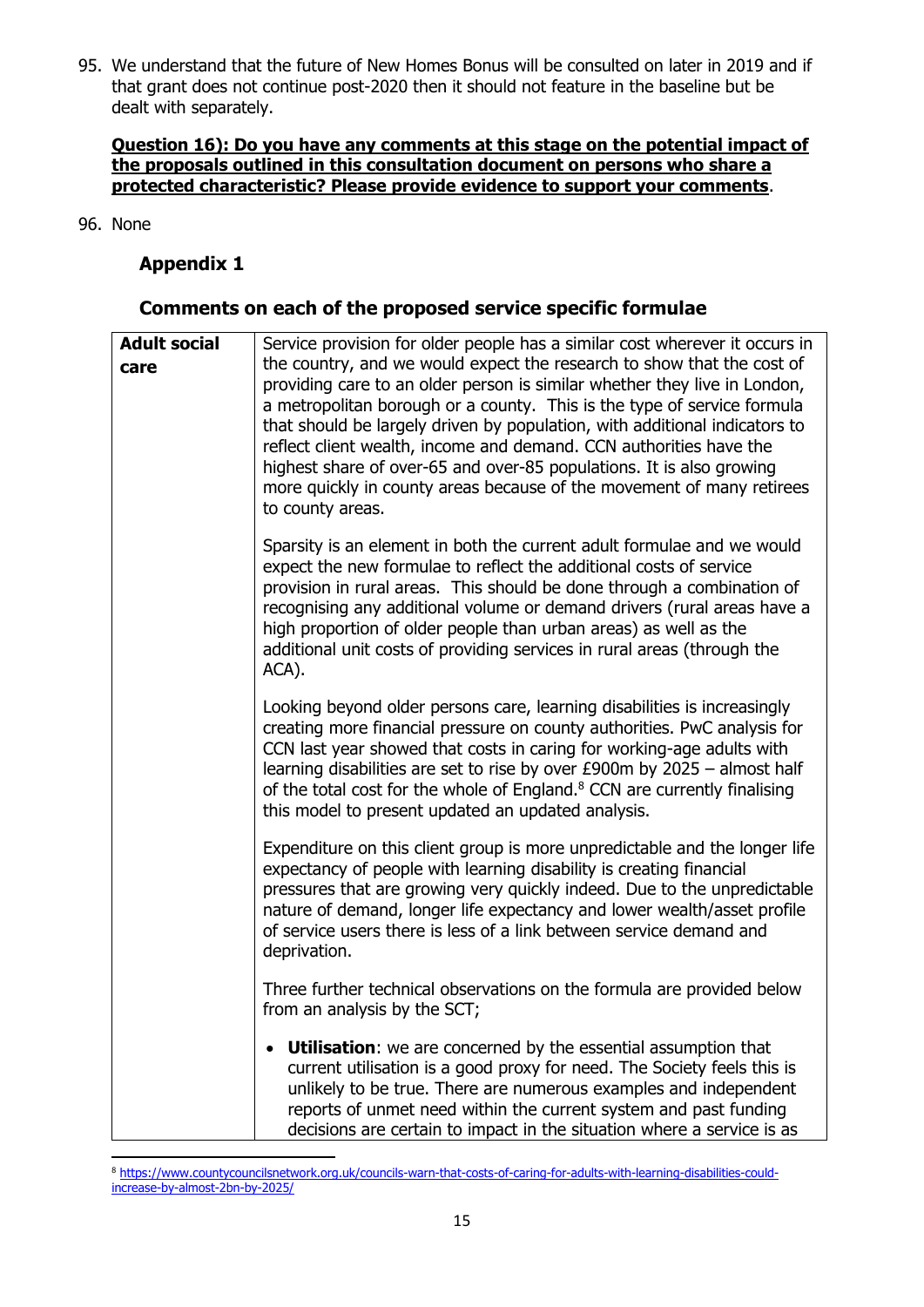|                                      | under such severe demand pressures as Adult Social Care. For<br>instance, research published in February 2019 by Age UK they report<br>that over 50,000 people have died in the last two years whilst waiting<br>for a care package adding that 1.3 million pensioners have an unmet<br>need such as being able to wash or dress. They estimate that over<br>600,000 people have had requests for social care turned down over<br>the same period. <sup>9</sup> The SCT would have liked the normative approach<br>to have been given greater consideration by the Technical Working<br>Group before it was ruled out in preference for the utilisation<br>approach. Our members suspect that this has been through a fear<br>centrally of defining more specific eligibility criteria above any<br>technical difficulties.                                                                                                                                                                                                                                                                                                                                           |
|--------------------------------------|-----------------------------------------------------------------------------------------------------------------------------------------------------------------------------------------------------------------------------------------------------------------------------------------------------------------------------------------------------------------------------------------------------------------------------------------------------------------------------------------------------------------------------------------------------------------------------------------------------------------------------------------------------------------------------------------------------------------------------------------------------------------------------------------------------------------------------------------------------------------------------------------------------------------------------------------------------------------------------------------------------------------------------------------------------------------------------------------------------------------------------------------------------------------------|
|                                      | <b>Income/wealth:</b> Ordinarily property ownership would be a proxy<br>$\bullet$<br>for wealth/income but the Society are concerned that in the case of<br>social care that it may lead to incentives not to offer care packages in<br>clients' homes - in direct opposition to government policy. For<br>example, a formula which includes a measure of home-ownership<br>could be distorted by the extent to which intensive community care is<br>available in a given area. If it is not on offer, then in-effect a high-<br>needs client is forced to opt for residential care, potentially resulting<br>in an empty home that is then sold to pay for care costs. This would<br>reduce costs for the local authority (as they become a self-funder),<br>but the formula would reward the authority through lower rates of<br>home-ownership. However, if the intensive care package were<br>available then the client can remain in their home, the value of which<br>is excluded from their financial assessments. The result for the local<br>authority is higher net costs but no change to assessed need as the<br>number of home-owners remains unchanged. |
|                                      | <b>Deprivation:</b> We would also wish to seek assurances that<br>deprivation/low income measures will not continue to be weighted<br>unfairly with the continued use of a low-income adjustment in<br>addition to the need formula, which does already capture the means<br>test eligibility. Providing a "double count" on deprivation/low income<br>measures concerns SCT members that the distribution resulting from<br>the new formula will not be significantly different to the one it<br>replaces.                                                                                                                                                                                                                                                                                                                                                                                                                                                                                                                                                                                                                                                           |
| <b>Children's</b><br><b>Services</b> | County authorities are reporting very large increases in the cost of this<br>service. Funding needs to reflect the current and future spending<br>pressures in this service. We await further details on the proposed<br>formula to provide detailed commentary on its potential implications.                                                                                                                                                                                                                                                                                                                                                                                                                                                                                                                                                                                                                                                                                                                                                                                                                                                                        |
| <b>Public Health</b>                 | CCN supports the proposal to have a separate funding formula for Public<br>Health. However, under the new (2016) formula every CCN authority's<br>target allocations per resident will still be lower than the England<br>average. Below, we provide further detailed observations on the formula<br>which we would ask MHCLG and the Department for Health to consider.                                                                                                                                                                                                                                                                                                                                                                                                                                                                                                                                                                                                                                                                                                                                                                                              |
|                                      | Modelled costs for substance misuse and sexual health services                                                                                                                                                                                                                                                                                                                                                                                                                                                                                                                                                                                                                                                                                                                                                                                                                                                                                                                                                                                                                                                                                                        |

<sup>1</sup> <sup>9</sup> https://www.ageuk.org.uk/latest-press/articles/2019/february/more-than-50000-older-people-have-now-died-waiting-in-vainfor-care-during-the-700-days-since-the-government-first-said-it-would-publish-a-care-green-paper/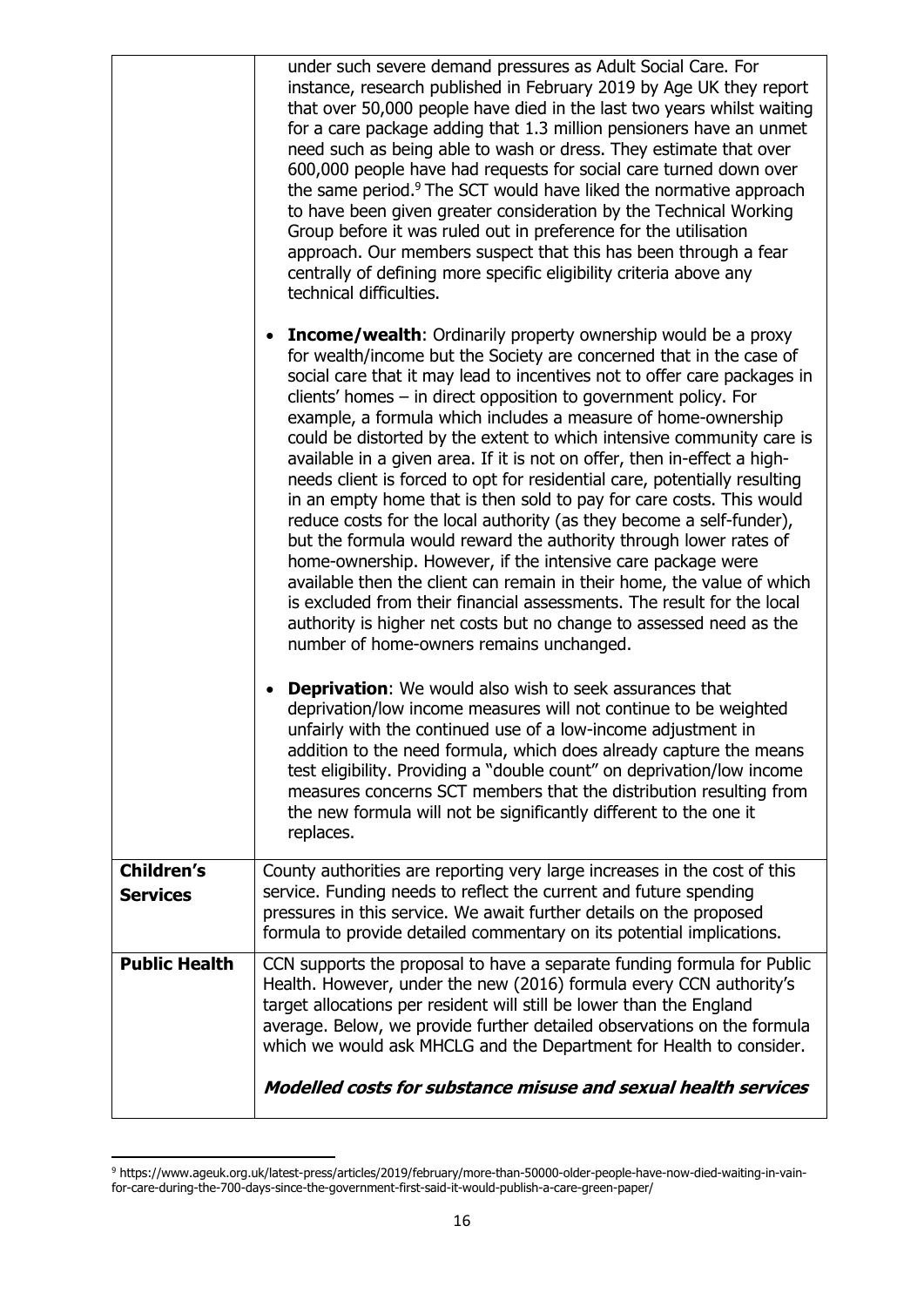| Two major reasons for the CCN authorities' lower allocations are the<br>modelled costs for substance misuse and modelled costs for sexual<br>health services. These predict the costs for each local authority based on<br>the characteristics of local residents and past use of services.                                                                                                                                                                                                                                                                                                                                                                                                                      |
|------------------------------------------------------------------------------------------------------------------------------------------------------------------------------------------------------------------------------------------------------------------------------------------------------------------------------------------------------------------------------------------------------------------------------------------------------------------------------------------------------------------------------------------------------------------------------------------------------------------------------------------------------------------------------------------------------------------|
| We would request that MHCLG considers how well the models are able to<br>explain differences in costs across local authorities, particularly in rural or<br>sparsely populated areas. The predicted costs are based on statistical<br>models produced by the University of Manchester. From the technical<br>report that accompanies the modelling, it appears that the recommended<br>formula was able to explain 47% of variation in actual costs of providing<br>substance misuse services to individuals, and only 7% of the variation in<br>actual costs of providing sexual health services. This would mean that a<br>large share of the variation in costs is not explained by the models being<br>used. |
| We ask the department to (i) to confirm the statistical goodness-of-fit of<br>the models that underpin the proposed formula or any future formula, to<br>assess how good the models are at explaining variation in need, (ii) to<br>assess whether the models systematically underestimate costs for certain<br>authorities, including those in rural or sparsely populated areas, and (iii)<br>to consider whether the models address the potential for unmet need in<br>rural areas; for example, the possibility that costs appear to be lower<br>simply because residents have not been able to access services.                                                                                             |
| The SMR<75                                                                                                                                                                                                                                                                                                                                                                                                                                                                                                                                                                                                                                                                                                       |
| The standardised mortality ratio, or SMR<75, is used as a general<br>measure of the health of local residents. In the new (2016) formula,<br>weightings for this indicator increase exponentially for residents in the<br>least healthy areas, carrying ten times as much weight as those in the<br>healthiest areas. It is unclear from the consultation documents as to why<br>a ratio of 1:10 was selected. We ask MHCLG clarify the reason for this<br>choice, and what the supporting evidence was.                                                                                                                                                                                                         |
| <b>Sparsity</b>                                                                                                                                                                                                                                                                                                                                                                                                                                                                                                                                                                                                                                                                                                  |
| Sparsity is the only cost driver that increases the CCN authorities' share<br>of target allocations (on average), but it plays a very small role in the<br>new (2016) formula.                                                                                                                                                                                                                                                                                                                                                                                                                                                                                                                                   |
| On average, allocations for the CCN authorities are only 0.5% higher<br>than what they would have been in the absence of sparsity adjustment.<br>The most sparse authority in England, based on the measure used in the<br>formula, is Herefordshire, yet sparsity only accounts for 1.2% of this<br>authority's overall target allocation.                                                                                                                                                                                                                                                                                                                                                                      |
| We believe that the current sparsity adjustment is very narrow, restricted<br>to only one component (children's services ages 0-5) and to one type of<br>cost associated with sparsity (employee travel time).                                                                                                                                                                                                                                                                                                                                                                                                                                                                                                   |
| It could be argued that the formula fails to reflect the additional service<br>delivery costs associated with a lack of economies of scale in rural areas.<br>It is likely that a number of public health services provided by local<br>authorities require face-to-face interactions with residents. This requires<br>home visits and other outreach services (with associated travel times) or<br>fixed service delivery points, such as clinics, GP surgeries, schools, leisure<br>centres and so on. To reduce travel times to minimally acceptable levels,<br>local authorities with a large proportion of rural residents are likely to                                                                    |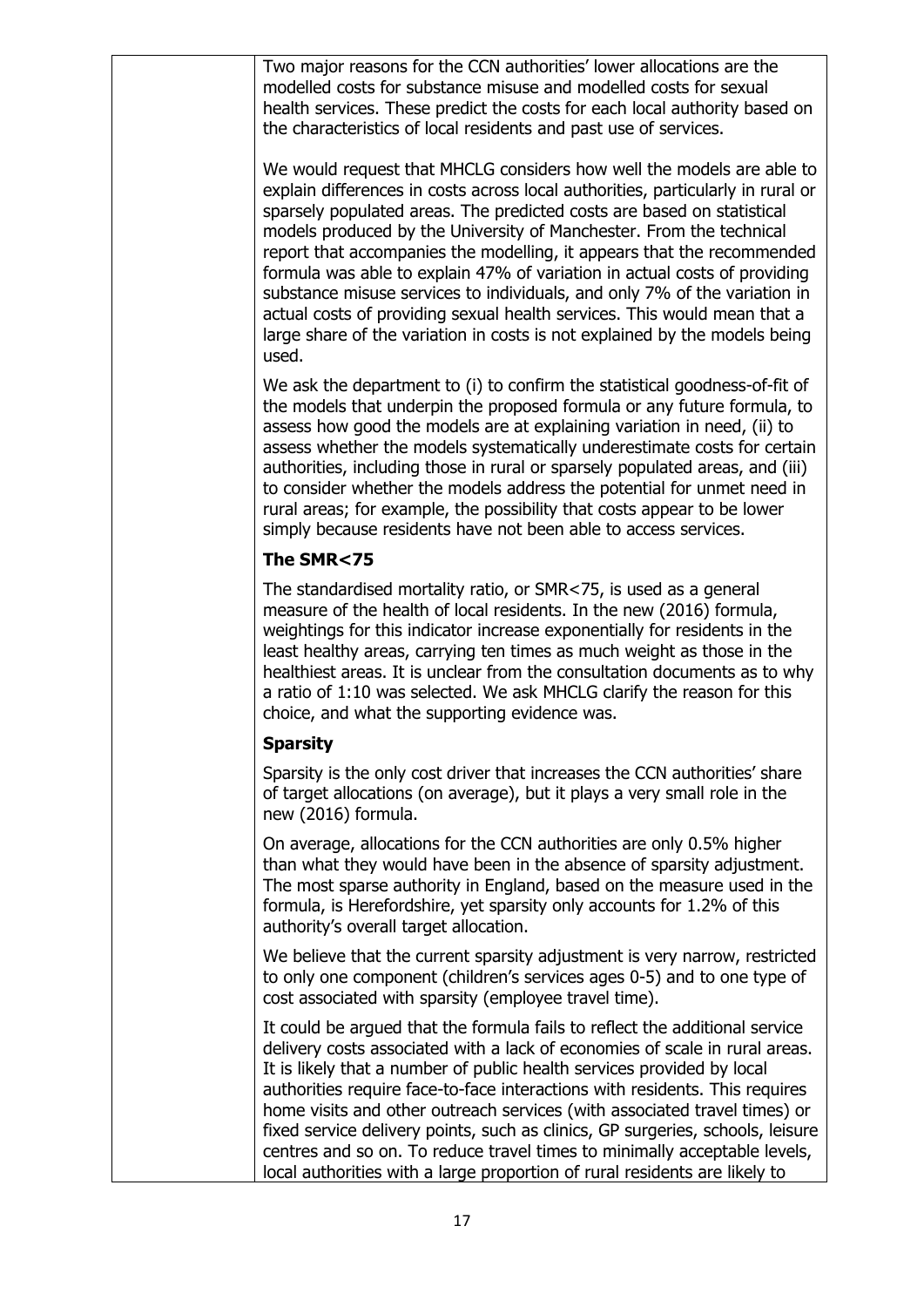|                                                   | require more delivery points – and therefore higher staffing and<br>overhead costs - per resident. These additional costs are not specifically<br>reflected in the public health grant formula.                                                                                                                                                                                                                                                                                                                                                                                                                                                                             |
|---------------------------------------------------|-----------------------------------------------------------------------------------------------------------------------------------------------------------------------------------------------------------------------------------------------------------------------------------------------------------------------------------------------------------------------------------------------------------------------------------------------------------------------------------------------------------------------------------------------------------------------------------------------------------------------------------------------------------------------------|
|                                                   | Other factors also increase the cost of delivering services in rural areas.<br>This includes the relative scarcity of transport links: only 49% of<br>households in the most rural areas had access to a regular bus service in<br>2012, and this is likely to have increased with subsequent cuts to funding<br>for bus services in rural areas. A lack of digital access in rural areas may<br>also prevent CCN authorities from benefiting from mobile or internet<br>service provision, which could reduce overheads, reduce geographical<br>barriers and potentially increase uptake for services where privacy is a<br>consideration, such as sexual health services. |
| <b>Highways</b><br>maintenance                    | CCN welcomes the changes in the highways maintenance formula.<br>Simplifying the formula so that it reflects only road length and traffic flow<br>makes sense. It takes as its starting point that the cost of maintaining a<br>road is the same whether that road is in a rural or urban location.                                                                                                                                                                                                                                                                                                                                                                         |
|                                                   | We welcome the removal of the uplift in the current formula whereby<br>roads in urban areas are funded at twice the level of those in rural areas.<br>There is no evidence to support this adjustment (and nor was there<br>when the adjustment was introduced many years ago).                                                                                                                                                                                                                                                                                                                                                                                             |
|                                                   | Some of our member authorities are concerned about the removal of the<br>uplift for winter services. Whilst the expenditure on this service within<br>local government as a whole is not statistically important, for some of<br>our authorities it is very substantial. These are authorities - such as<br>Cumbria, Northumberland and Durham - where the cost of managing the<br>road network in winter can be considerable. For these authorities, the<br>cost of winter services is demonstrable and very material. The loss of<br>the winter services uplift would potentially result in this important service<br>receiving less funding than it needs.               |
| <b>Legacy capital</b><br>finance                  | CCN supports the principle of funding capital financing on the basis of<br>the borrowing approvals that have been issued to local authorities in<br>previous years. Actual levels of debt do not necessarily reflect the<br>liabilities that the Government had promised to fund.                                                                                                                                                                                                                                                                                                                                                                                           |
|                                                   | County authorities have a very large share of the overall borrowing<br>approvals that were issued and a large share of the resulting legacy<br>capital finance liabilities (shire counties have 34% of the outstanding<br>borrowing liabilities). It is very important that the control total for this<br>block recognises the full cost of the liabilities. This is something that we<br>would expect MHCLG to share with local government in the next few<br>months.                                                                                                                                                                                                      |
| <b>Flood defence</b><br>and coastal<br>protection | CCN supports the approach that is set out in the consultation paper for<br>lower-tier authorities. The costs for these services can be substantial<br>and they are not distributed in a way that reflects population. It is<br>reasonable that they should be funded in a separate block.                                                                                                                                                                                                                                                                                                                                                                                   |
|                                                   | We do not support the proposal to transfer upper-tier funding to the<br>Foundation Formula. MHCLG has justified this proposal on the basis of<br>statistical analysis alone (i.e. that it only explains 0.5% of the variation in<br>expenditure). However, the same case can be made for upper tier                                                                                                                                                                                                                                                                                                                                                                         |